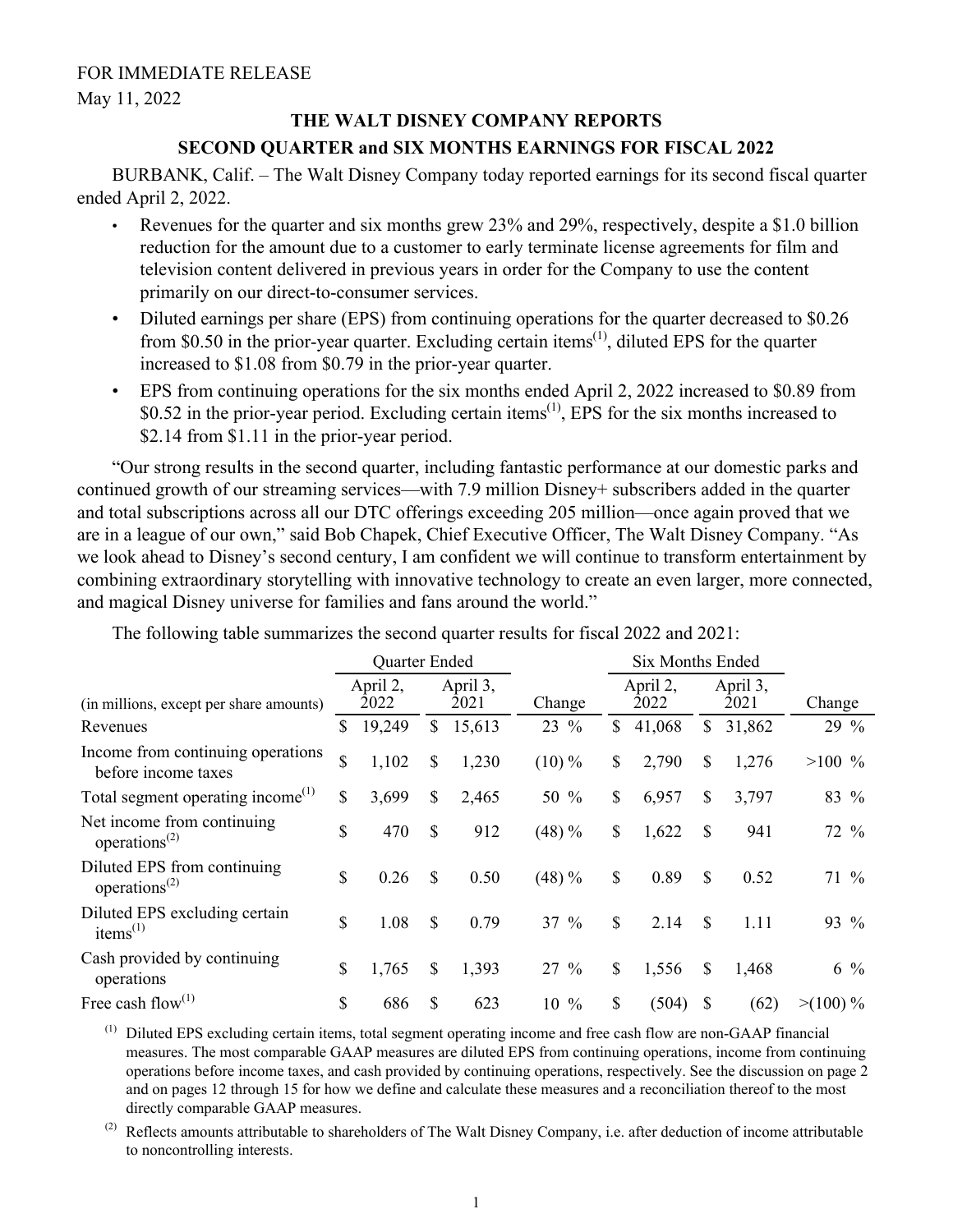## **SEGMENT RESULTS**

The Company evaluates the performance of its operating segments based on segment operating income, and management uses total segment operating income as a measure of the performance of operating businesses separate from non-operating factors. The Company believes that information about total segment operating income assists investors by allowing them to evaluate changes in the operating results of the Company's portfolio of businesses separate from non-operational factors that affect net income, thus providing separate insight into both operations and other factors that affect reported results.

The following are reconciliations of income from continuing operations before income taxes to total segment operating income and total revenues to total segment revenues (in millions):

|                                                                                                     |              | Quarter Ended    |                                                 |                  |                                 | Six Months Ended |                  |                                                                 |                |                |
|-----------------------------------------------------------------------------------------------------|--------------|------------------|-------------------------------------------------|------------------|---------------------------------|------------------|------------------|-----------------------------------------------------------------|----------------|----------------|
|                                                                                                     |              | April 2,<br>2022 |                                                 | April 3,<br>2021 | Change                          |                  | April 2,<br>2022 | April 3,<br>2021                                                |                | Change         |
| Income from continuing operations<br>before income taxes                                            | $\mathbb{S}$ | 1,102            | \$                                              | 1,230            | $(10)\%$                        | $\mathbb{S}$     | 2,790            | \$                                                              | 1,276          | $>100\%$       |
| Add (subtract):                                                                                     |              |                  |                                                 |                  |                                 |                  |                  |                                                                 |                |                |
| <b>Content License Early</b><br>Termination $(1)$                                                   |              | 1,023            |                                                 |                  | nm                              |                  | 1,023            |                                                                 |                | nm             |
| Corporate and unallocated shared<br>expenses                                                        |              | 272              |                                                 | 201              | $(35) \%$                       |                  | 500              |                                                                 | 433            | $(15)\%$       |
| Restructuring and impairment<br>charges                                                             |              | 195              |                                                 | 414              | 53 %                            |                  | 195              |                                                                 | 527            | 63 %           |
| Other expense, net                                                                                  |              | 158              |                                                 | (305)            | nm                              |                  | 594              |                                                                 | (305)          | nm             |
| Interest expense, net                                                                               |              | 355              |                                                 | 320              | $(11)\%$                        |                  | 666              |                                                                 | 644            | $(3) \%$       |
| Amortization of TFCF and Hulu<br>intangible assets and fair value<br>step-up on film and television |              | 594              |                                                 | 605              | $\frac{0}{0}$<br>$\overline{2}$ |                  |                  |                                                                 |                | $3\frac{9}{6}$ |
| costs                                                                                               |              | 3,699            |                                                 |                  | 50 %                            | \$               | 1,189<br>6,957   | \$                                                              | 1,222<br>3,797 | 83 %           |
| Total segment operating income                                                                      |              | April 2,<br>2022 | S<br>2,465<br>Quarter Ended<br>April 3,<br>2021 |                  | Change                          |                  |                  | <b>Six Months Ended</b><br>April 2,<br>April 3,<br>2022<br>2021 |                | Change         |
| Total revenues                                                                                      |              | 19,249           | \$                                              | 15,613           | 23 %                            |                  | \$41,068         | $\mathbb{S}$                                                    | 31,862         | 29 %           |
| <b>Contract License Early</b><br>Termination $(1)$                                                  |              | 1,023            |                                                 |                  | nm                              |                  | 1,023            |                                                                 |                | nm             |
| Total segment revenues                                                                              |              | \$20,272         | \$                                              | 15,613           | 30 %                            |                  | \$42,091         | \$                                                              | 31,862         | 32 %           |

(1) The Company recognized a reduction in revenue for the amount due to a customer to early terminate license agreements for film and television content delivered in previous years in order for the Company to use the content primarily on our direct-to-consumer services (Content License Early Termination).

Since early 2020, the world has been, and continues to be, impacted by the novel coronavirus (COVID-19) and its variants. COVID-19 and measures to prevent its spread have impacted our segments in a number of ways, most significantly at the Disney Parks, Experiences and Products segment where our theme parks and resorts were closed and cruise ship sailings and guided tours were suspended. These operations resumed at various points since May 2020, initially at reduced operating capacities as a result of COVID-19 restrictions. In fiscal 2020 and 2021, we delayed, or in some cases, shortened or canceled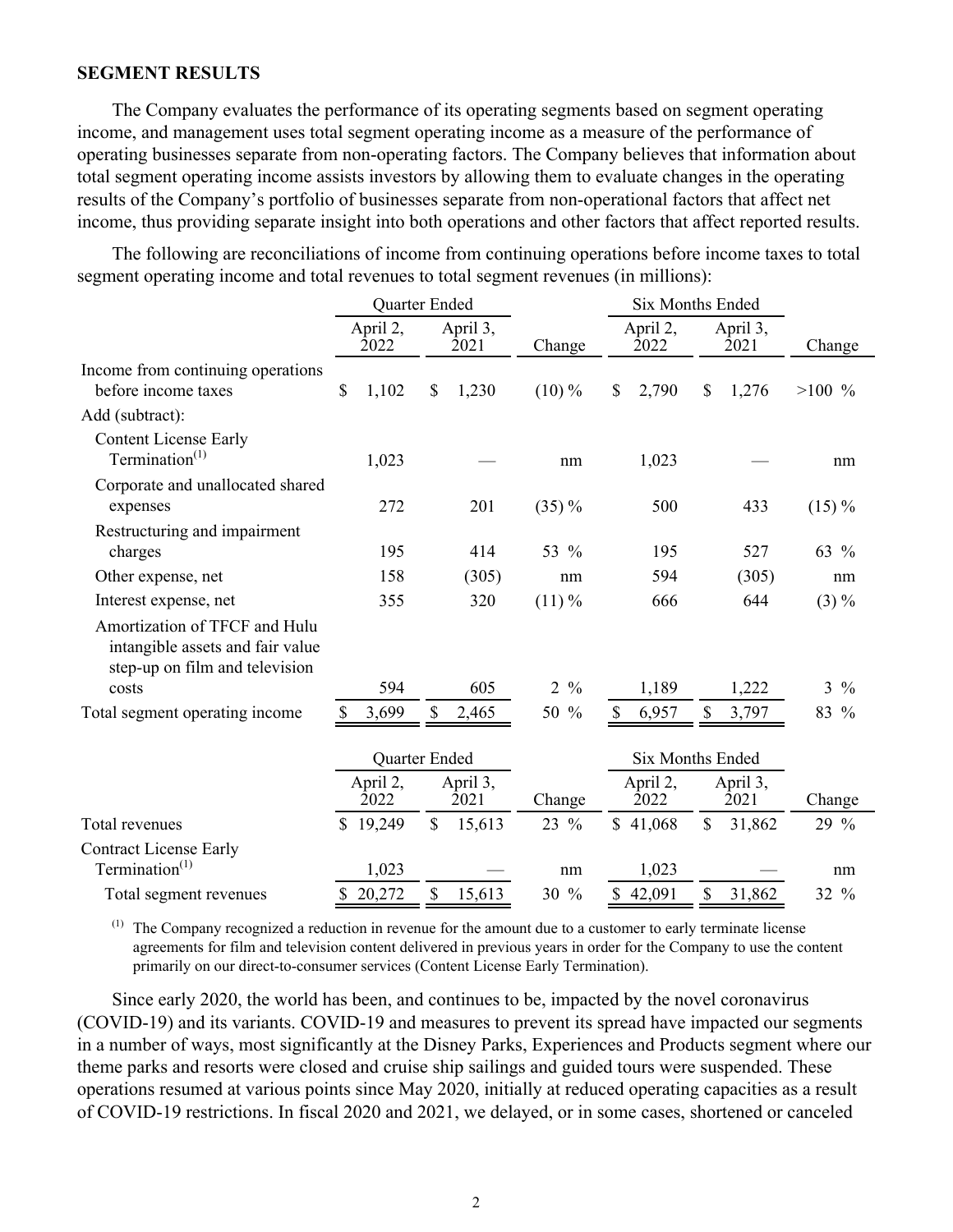theatrical releases. In addition, we experienced significant disruptions in the production and availability of content, including the delay of key live sports programming during fiscal 2020 and fiscal 2021.

In fiscal 2022, our domestic parks and resorts are generally operating without significant COVID-19 related capacity restrictions, such as those that were in place in the prior year. Certain of our international parks and resorts and cruise ship operations continue to be impacted by COVID-19-related closures and capacity and travel restrictions. At the Disney Media and Entertainment Distribution segment, our film and television productions have generally resumed, although we have seen disruptions of production activities depending on local circumstances. We have generally been able to release our films theatrically in the first half of fiscal 2022, although certain markets continue to impose restrictions on theater openings and capacity.

We have incurred, and will continue to incur, costs to address government regulations and the safety of our employees, guests and talent, of which certain costs are capitalized and will be amortized over future periods.

The following table summarizes the second quarter segment revenue and segment operating income (loss) for fiscal 2022 and 2021 (in millions):

|                                       |                  | Quarter Ended    |           | <b>Six Months Ended</b> |                  |                  |
|---------------------------------------|------------------|------------------|-----------|-------------------------|------------------|------------------|
|                                       | April 2,<br>2022 | April 3,<br>2021 | Change    | April 2,<br>2022        | April 3,<br>2021 | Change           |
| <b>Segment Revenues:</b>              |                  |                  |           |                         |                  |                  |
| Disney Media and                      |                  |                  |           |                         |                  |                  |
| <b>Entertainment Distribution</b>     | \$13,620         | \$12,440         | $9\%$     | \$28,205                | \$25,101         | $12 \frac{9}{6}$ |
| Disney Parks, Experiences and         |                  |                  |           |                         |                  |                  |
| Products                              | 6,652            | 3,173            | $>100\%$  | 13,886                  | 6,761            | $>100\%$         |
| <b>Total Segment Revenues</b>         | 20,272           | \$15,613         | $30 \%$   | 42,091<br>S.            | \$31,862         | $32 \%$          |
| Segment operating income (loss):      |                  |                  |           |                         |                  |                  |
| Disney Media and                      |                  |                  |           |                         |                  |                  |
| <b>Entertainment Distribution</b>     | 1,944<br>\$      | 2,871<br>\$      | $(32) \%$ | 2,752<br>\$             | 4,322<br>\$      | $(36)\%$         |
| Disney Parks, Experiences and         |                  |                  |           |                         |                  |                  |
| Products                              | 1,755            | (406)            | nm        | 4,205                   | (525)            | nm               |
| <b>Total Segment Operating Income</b> | 3,699            | 2,465            | 50 %      | 6,957                   | 3,797            | 83 %             |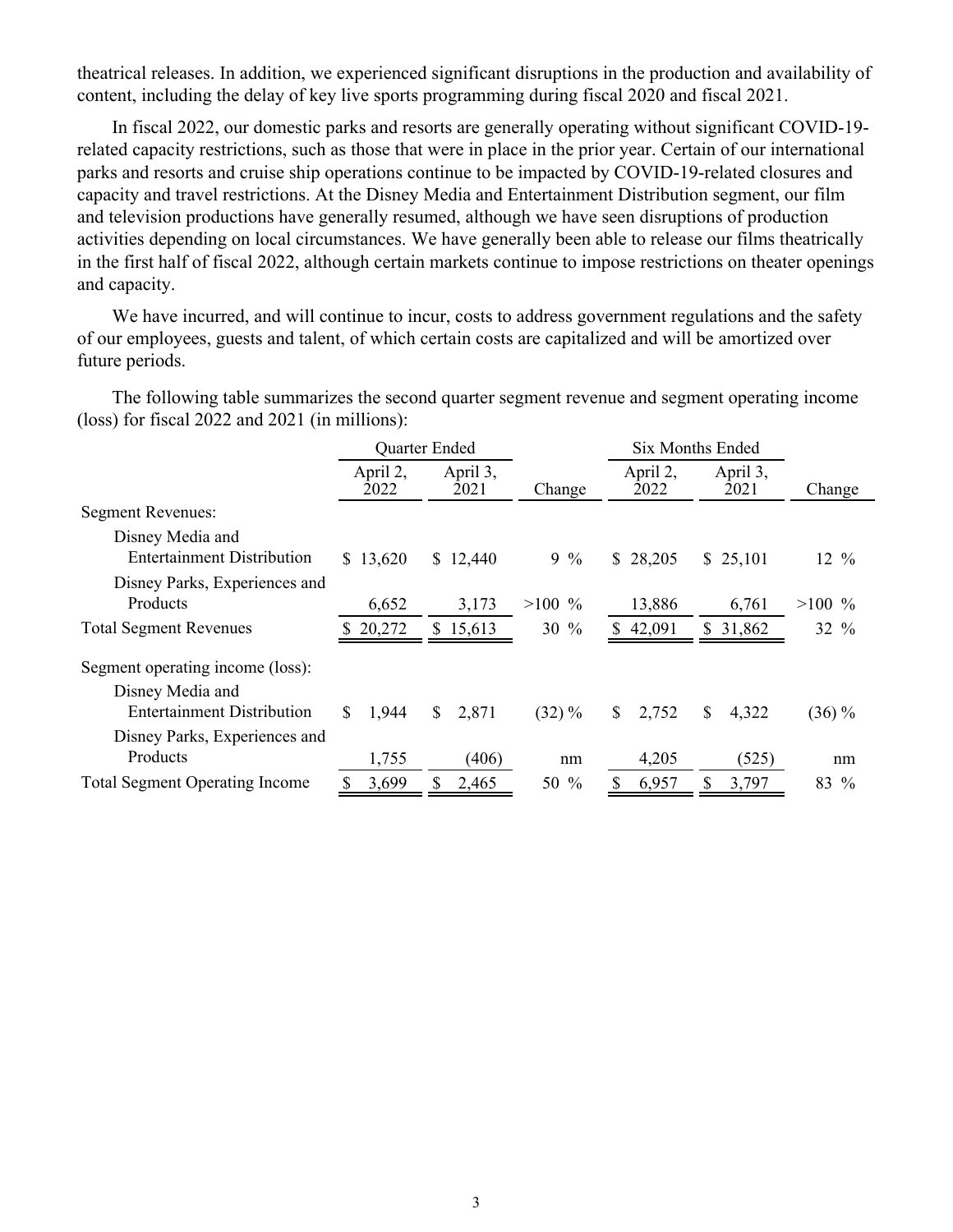## **Disney Media and Entertainment Distribution**

Revenue and operating results for the Disney Media and Entertainment Distribution segment are as follows (in millions):

|                                                       |    | Quarter Ended    |    |                  |                    | <b>Six Months Ended</b> |                  |              |                  |                  |
|-------------------------------------------------------|----|------------------|----|------------------|--------------------|-------------------------|------------------|--------------|------------------|------------------|
|                                                       |    | April 2,<br>2022 |    | April 3,<br>2021 | Change             |                         | April 2,<br>2022 |              | April 3,<br>2021 | Change           |
| Revenues:                                             |    |                  |    |                  |                    |                         |                  |              |                  |                  |
| <b>Linear Networks</b>                                | \$ | 7,116            | \$ | 6,746            | $5\frac{9}{6}$     | \$                      | 14,822           | \$           | 14,439           | $3\frac{9}{6}$   |
| Direct-to-Consumer                                    |    | 4,903            |    | 3,999            | 23 %               |                         | 9,593            |              | 7,503            | 28 %             |
| Content Sales/Licensing and<br>Other                  |    | 1,866            |    | 1,916            | $(3) \%$           |                         | 4,299            |              | 3,618            | $19\%$           |
| Elimination of Intrasegment<br>Revenue <sup>(1)</sup> |    | (265)            |    | (221)            | $(20)\%$           |                         | (509)            |              | (459)            | $(11)\%$         |
|                                                       |    | 13,620           |    | 12,440           | $\frac{0}{0}$<br>9 | S                       | 28,205           | \$           | 25,101           | $12 \frac{9}{6}$ |
| Operating income (loss):                              |    |                  |    |                  |                    |                         |                  |              |                  |                  |
| <b>Linear Networks</b>                                | \$ | 2,815            | \$ | 2,849            | $(1) \%$           | \$.                     | 4,314            | <sup>S</sup> | 4,578            | $(6) \%$         |
| Direct-to-Consumer                                    |    | (887)            |    | (290)            | $>(100)\%$         |                         | (1,480)          |              | (756)            | $(96) \%$        |
| Content Sales/Licensing and                           |    |                  |    |                  |                    |                         |                  |              |                  |                  |
| Other                                                 |    | 16               |    | 312              | $(95) \%$          |                         | (82)             |              | 500              | nm               |
|                                                       | S  | 1,944            | S  | 2,871            | $(32) \%$          | S                       | 2,752            | \$           | 4,322            | $(36)\%$         |

(1) Reflects fees received by the Linear Networks from other DMED businesses for the right to air our Linear Networks and related services.

### *Linear Networks*

Linear Networks revenues for the quarter increased 5% to \$7.1 billion, and operating income decreased 1% to \$2.8 billion. The following table provides further detail of Linear Networks results (in millions):

|                                      | April 2,<br>2022 |       |    | April 3,<br>2021 | Change         |
|--------------------------------------|------------------|-------|----|------------------|----------------|
| Supplemental revenue detail          |                  |       |    |                  |                |
| Domestic Channels                    | \$               | 5,826 | -S | 5,418            | $8\%$          |
| <b>International Channels</b>        |                  | 1,290 |    | 1,328            | $(3) \%$       |
|                                      |                  | 7,116 |    | 6,746            | $5\frac{9}{6}$ |
| Supplemental operating income detail |                  |       |    |                  |                |
| Domestic Channels                    | \$               | 2,349 | -S | 2,281            | $3\frac{9}{6}$ |
| <b>International Channels</b>        |                  | 245   |    | 348              | $(30)\%$       |
| Equity in the income of investees    |                  | 221   |    | 220              | $-$ %          |
|                                      |                  | 2,815 |    | 2,849            | $(1) \%$       |

## Domestic Channels

Domestic Channels revenues for the quarter increased 8% to \$5.8 billion, and operating income increased 3% to \$2.3 billion. The increase in operating income was due to higher operating income at Broadcasting, partially offset by lower operating income at Cable.

The increase at Broadcasting was due to higher results at the owned television stations and, to a lesser extent, at ABC. The increase at ABC was due to higher affiliate and advertising revenue, partially offset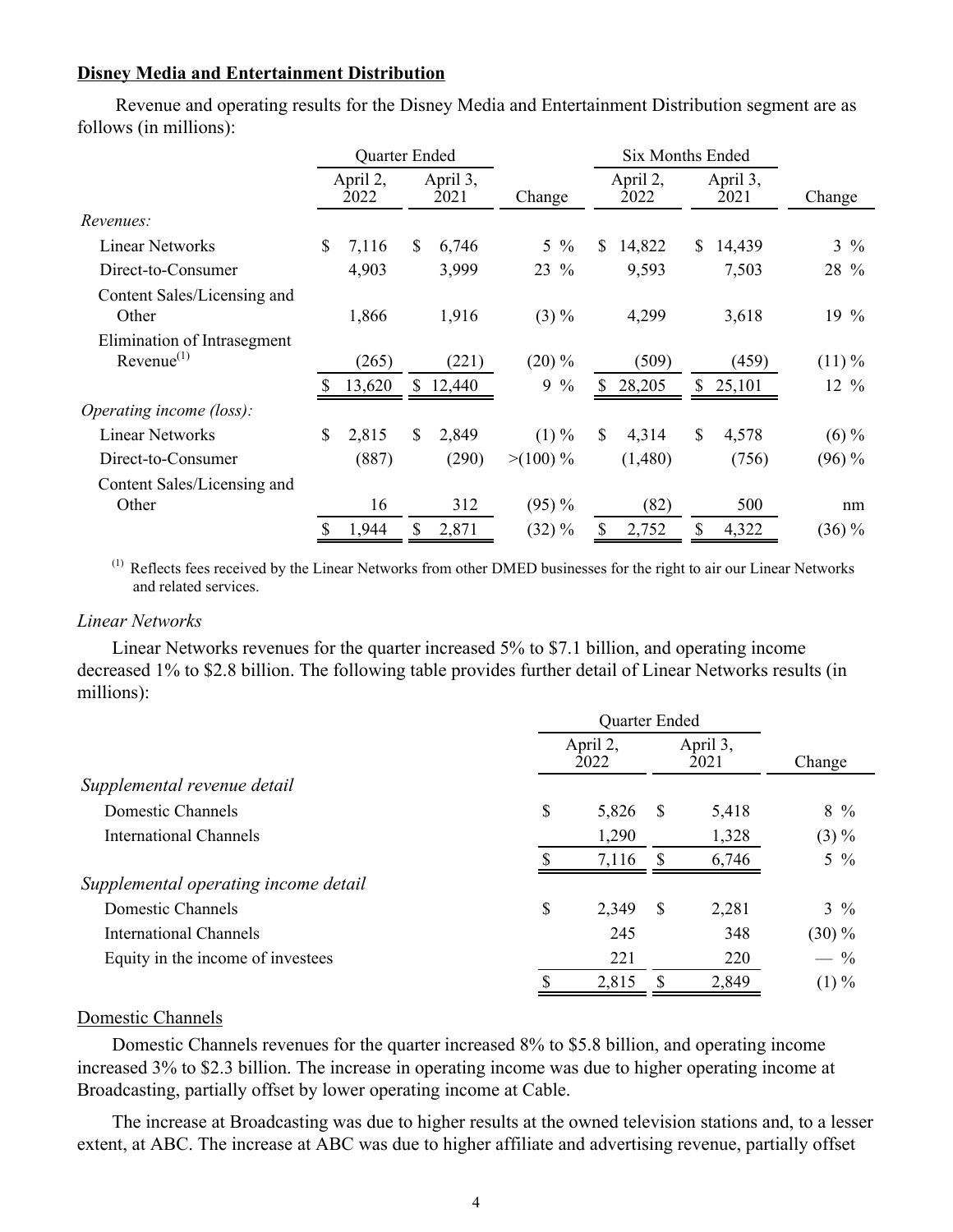by higher programming and production costs and an increase in marketing costs. Higher affiliate revenue was due to an increase in contractual rates. The increase in advertising revenue was due to the timing of The Academy Awards and higher rates, partially offset by a decrease in viewership and, to a lesser extent, fewer units delivered. The Academy Awards aired in the current quarter compared to the third quarter in the prior year. Higher programming and production costs were due to the timing of The Academy Awards, partially offset by lower average cost of other programming in the current quarter compared to the prioryear quarter. The increase at the owned television stations was due to higher advertising and affiliate revenue. Advertising revenue growth was due to the timing of The Academy Awards and increased rates. The increase in affiliate revenue was due to higher contractual rates.

The decrease at Cable was due to higher programming and production costs, partially offset by growth in advertising and affiliate revenue. The increase in programming and production costs was due to higher costs for NFL programming, contractual rate increases for College Football Playoff, NBA and college basketball, and an increase in sports production costs. Higher NFL programming costs were due to airing three regular season games, a wild card playoff game and the Pro Bowl in the current quarter compared to a wild card playoff game in the prior-year quarter. The increase in sports production costs was driven by the return of ESPN-hosted college events, which were canceled in the prior-year quarter due to COVID-19. These increases were partially offset by lower costs for MLB programming due to the delayed start of the 2022 MLB season. Advertising revenue growth was due to higher impressions reflecting higher average viewership and, to a lesser extent, an increase in rates. Higher affiliate revenue was driven by an increase in contractual rates, partially offset by fewer subscribers.

#### International Channels

International Channels revenues for the quarter decreased 3% to \$1.3 billion and operating income decreased 30% to \$0.2 billion. The decrease in operating income was due to lower affiliate revenue and an increase in programming and production costs, partially offset by advertising revenue growth.

Lower affiliate revenue reflected the impact of channel closures and an unfavorable foreign exchange impact.

Higher programming and production costs were driven by increased costs for cricket programming in the current quarter, partially offset by the impact of channel closures and a favorable foreign exchange impact. Higher costs for cricket programming were due to the airing of ten Indian Premier League (IPL) cricket matches in the current quarter compared to none in the prior-year quarter and contractual rate increases for Board of Control for Cricket in India matches. IPL cricket matches typically occur in our second and third fiscal quarters. As a result of COVID-19, no matches took place in the prior-year quarter.

The increase in advertising revenue was due to higher average viewership driven by the airing of IPL cricket matches in the current quarter, and higher rates, partially offset by an unfavorable foreign exchange impact.

#### *Direct-to-Consumer*

Direct-to-Consumer revenues for the quarter increased 23% to \$4.9 billion and operating loss increased \$0.6 billion to \$0.9 billion. The increase in operating loss was due to higher losses at Disney+ and ESPN+ and lower operating income at Hulu.

Lower results at Disney+ reflected higher programming and production, marketing and technology costs, partially offset by an increase in subscription revenue. Higher subscription revenue was due to subscriber growth and increases in retail pricing. The increases in costs and subscribers reflected growth in existing markets and, to a lesser extent, expansion to new markets.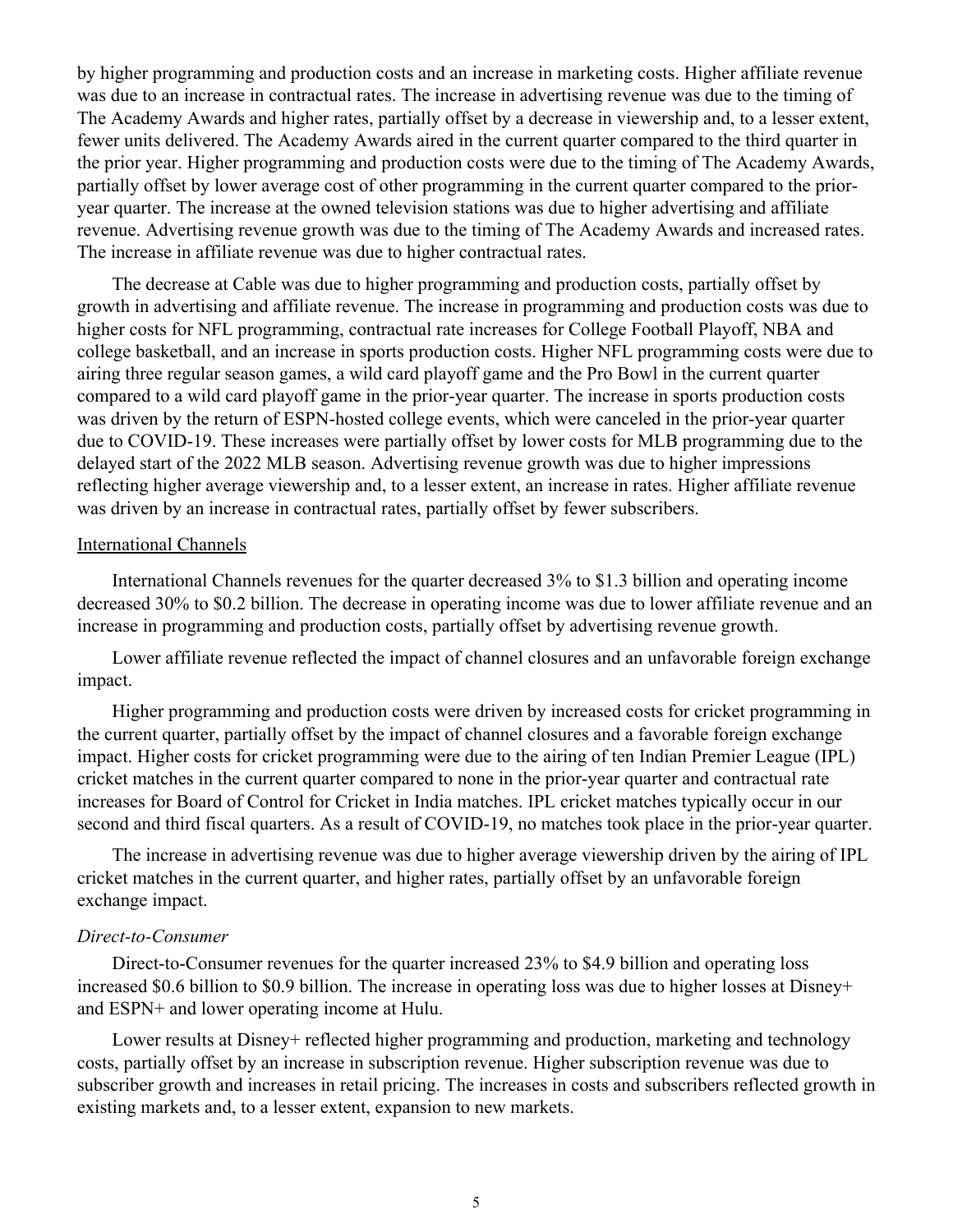Lower results at ESPN+ were due to higher sports programming costs and a decrease in income from Ultimate Fighting Championship (UFC) pay-per-view events, partially offset by an increase in subscription revenue due to subscriber growth. Lower UFC pay-per-view income was due to a decrease in average buys per event.

The decrease at Hulu was due to higher programming and production, marketing and technology costs, partially offset by subscription revenue growth and higher advertising revenue. The increase in programming and production costs was primarily due to higher subscriber-based fees for programming the Live TV service due to the carriage of more networks, an increase in the number of subscribers and rate increases. Subscription revenue growth was due to an increase in subscribers and higher average rates primarily due to increases in retail pricing. The increase in advertising revenue was due to higher rates and impressions.

The following tables present additional information about our Disney+, ESPN+ and Hulu direct-toconsumer (DTC) product offerings $^{(1)}$ .

Paid subscribers<sup> $(1)$ </sup> as of:

| (in millions)                                            | April 2,<br>2022 | April 3,<br>2021 | Change           |
|----------------------------------------------------------|------------------|------------------|------------------|
| $Disney+$                                                |                  |                  |                  |
| Domestic (U.S. and Canada)                               | 44.4             | 37.3             | 19 $%$           |
| International (excluding Disney+ Hotstar) <sup>(1)</sup> | 43.2             | 31.1             | 39 %             |
| Disney+ (excluding Disney+ Hotstar) <sup>(2)</sup>       | 87.6             | 68.4             | 28 %             |
| Disney+ Hotstar                                          | 50.1             | 35.2             | 42 $\frac{9}{6}$ |
| Total Disney+ $(2)$                                      | 137.7            | 103.6            | 33 %             |
| ESPN+                                                    | 22.3             | 13.8             | 62 $\frac{9}{6}$ |
| Hulu                                                     |                  |                  |                  |
| SVOD Only                                                | 41.4             | 37.8             | $10\%$           |
| Live $TV + SVOD$                                         | 4.1              | 3.8              | $8\frac{9}{6}$   |
| Total $Hulu^{(2)}$                                       | 45.6             | 41.6             | $10\%$           |

Average Monthly Revenue Per Paid Subscriber $(1)$  for the quarter ended:

|                                                          | April 2,<br>2022 |              | April 3,<br>2021 | Change |                |
|----------------------------------------------------------|------------------|--------------|------------------|--------|----------------|
| $Disney+$                                                |                  |              |                  |        |                |
| Domestic (U.S. and Canada)                               | \$<br>6.32       | \$           | 6.01             |        | $5\frac{9}{6}$ |
| International (excluding Disney+ Hotstar) <sup>(1)</sup> | \$<br>6.35       | $\mathbb{S}$ | 5.14             | 24 %   |                |
| Disney+ (excluding Disney+ Hotstar)                      | \$<br>6.33       | $\mathbb{S}$ | 5.61             |        | 13 $%$         |
| Disney+ Hotstar                                          | \$<br>0.76       | $\mathbb{S}$ | 0.49             | 55 %   |                |
| Global Disney+                                           | \$<br>4.35       | $\mathbb{S}$ | 3.99             |        | $9\%$          |
| ESPN+                                                    | \$<br>4.73       | \$           | 4.55             |        | $4\frac{9}{6}$ |
| Hulu                                                     |                  |              |                  |        |                |
| SVOD Only                                                | \$<br>12.77      | \$           | 12.08            |        | $6\frac{9}{6}$ |
| Live $TV + SVOD$                                         | \$<br>88.77      | \$           | 81.83            |        | $8\frac{9}{6}$ |

 $(1)$  See discussion on page 11—DTC Product Descriptions and Key Definitions

(2) Total may not equal the sum of the column due to rounding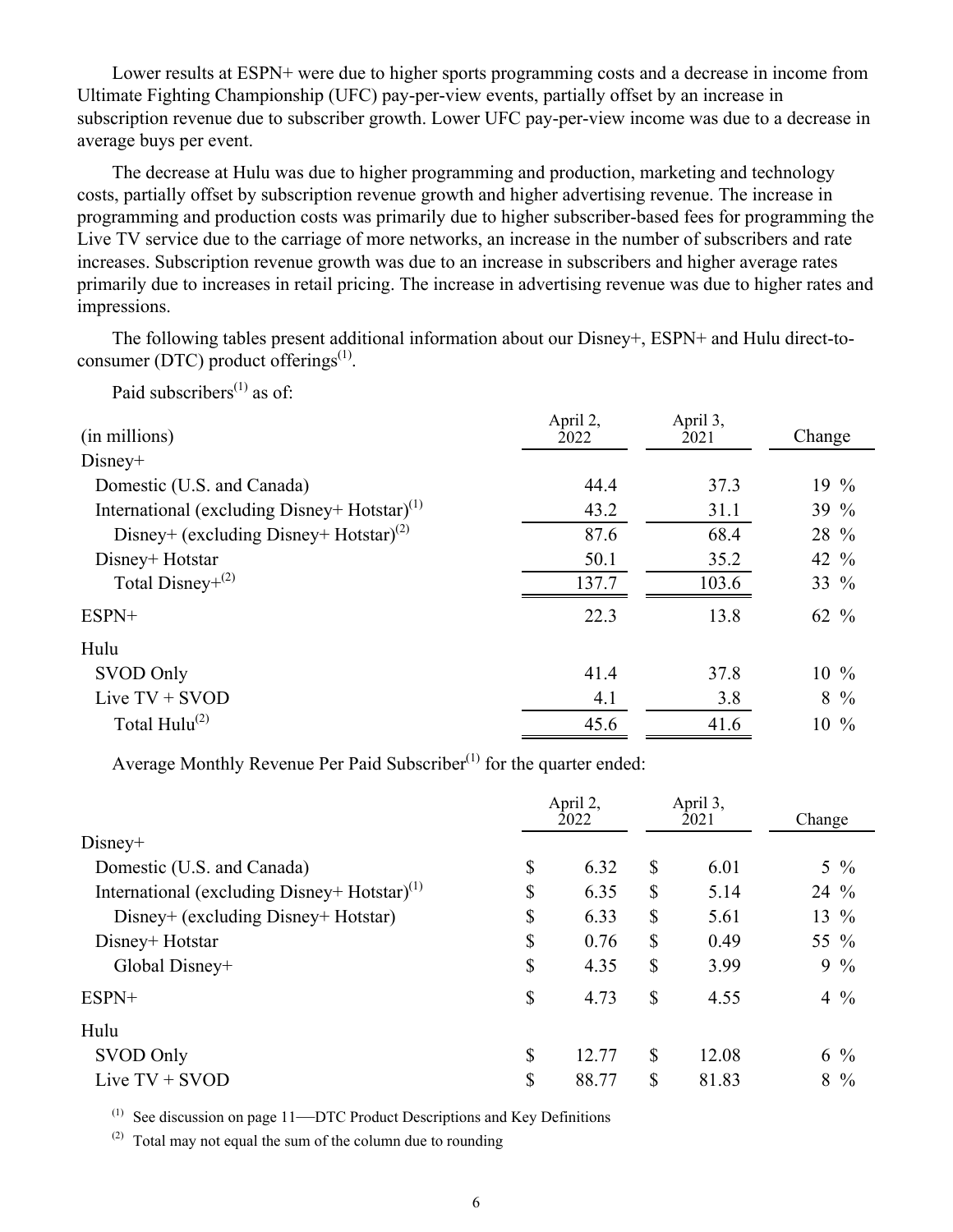The average monthly revenue per paid subscriber for domestic Disney+ increased from \$6.01 to \$6.32 due to an increase in retail pricing and a lower mix of wholesale subscribers, partially offset by a higher mix of subscribers to multi-product offerings.

The average monthly revenue per paid subscriber for international Disney+ (excluding Disney+ Hotstar) increased from \$5.14 to \$6.35 due to increases in retail pricing.

The average monthly revenue per paid subscriber for Disney+ Hotstar increased from \$0.49 to \$0.76 due to launches in new territories with higher average prices and higher per-subscriber advertising revenue, partially offset by a higher mix of wholesale subscribers.

The average monthly revenue per paid subscriber for ESPN+ increased from \$4.55 to \$4.73 primarily due to an increase in retail pricing and, to a lesser extent, higher per-subscriber advertising revenue, partially offset by a higher mix of subscribers to multi-product offerings.

The average monthly revenue per paid subscriber for the Hulu SVOD Only service increased from \$12.08 to \$12.77 due to an increase in retail pricing and, to a lesser extent, higher per-subscriber advertising revenue, partially offset by a higher mix of subscribers to multi-product offerings.

The average monthly revenue per paid subscriber for the Hulu Live  $TV + S VOD$  service increased from \$81.83 to \$88.77 due to an increase in retail pricing and higher per-subscriber advertising revenue, partially offset by a higher mix of subscribers to multi-product offerings.

## *Content Sales/Licensing and Other*

Content Sales/Licensing and Other revenues for the quarter decreased 3% to \$1.9 billion and segment operating income decreased to \$16 million from \$312 million. The decrease in operating income was due to lower TV/SVOD distribution results and, to a lesser extent, a decrease at home entertainment due to lower sales of catalog titles in the current quarter.

The decrease in TV/SVOD distribution results was due to a decrease in sales of episodic television content driven by higher sales of *Modern Family* and *How I Met Your Mother* in the prior-year quarter.

### **Disney Parks, Experiences and Products**

Disney Parks, Experiences and Products revenues for the quarter increased to \$6.7 billion compared to \$3.2 billion in the prior-year quarter. Segment operating results increased by \$2.2 billion to income of \$1.8 billion compared to a loss of \$0.4 billion in the prior-year quarter. Higher operating results for the quarter reflected increases at our domestic parks and experiences businesses and, to a lesser extent, at our international parks and resorts and merchandise licensing businesses.

Operating income growth at our domestic parks and experiences was due to higher volumes and increased guest spending, partially offset by higher costs. Higher volumes were due to increases in attendance, occupied room nights and cruise ship sailings. Cruise ships operated at reduced capacities in the current quarter while sailings were suspended in the prior-year quarter. Guest spending growth was due to an increase in average per capita ticket revenue, higher average daily hotel room rates and an increase in food, beverage and merchandise spending. The increase in average per capita ticket revenue was due to a favorable attendance mix and the introduction of Genie+ and Lightning Lane in the first quarter of the current fiscal year. Higher costs were primarily due to volume growth, cost inflation and higher marketing spending. Our domestic parks and resorts were open for the entire current quarter, whereas Disneyland Resort was closed for all of the prior-year quarter, and Walt Disney World Resort operated at reduced capacity in the prior-year quarter due to COVID-19 restrictions.

Improved results at our international parks and resorts was due to growth at Disneyland Paris, partially offset by decreases at Hong Kong Disneyland Resort and Shanghai Disney Resort. Higher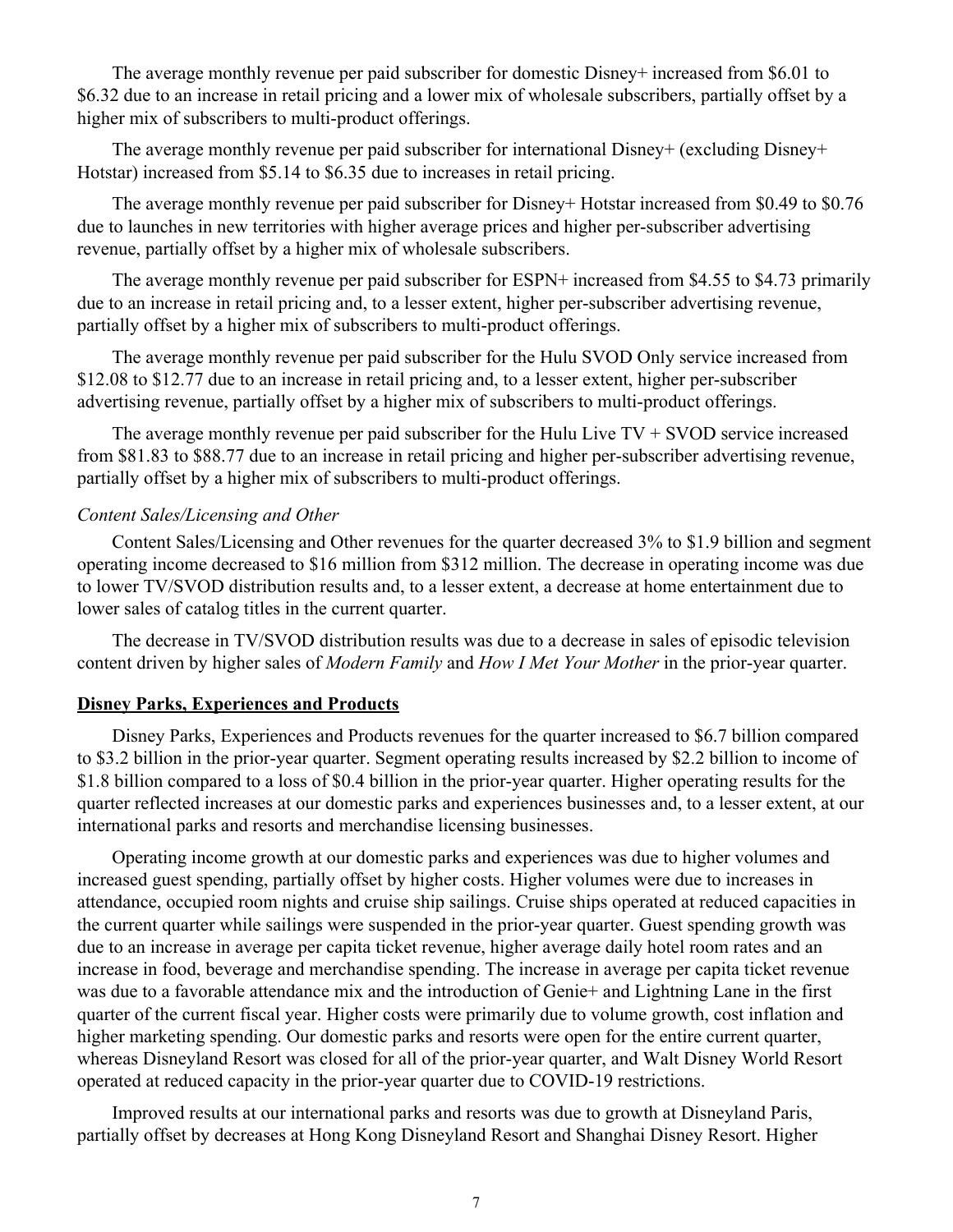operating results at Disneyland Paris were due to increases in attendance and occupied room nights, partially offset by higher operating costs due to volume growth and increased marketing costs. The decreases at Hong Kong Disneyland Resort and Shanghai Disney Resort were driven by lower attendance. Disneyland Paris was open for the entire current quarter and closed for all of the prior-year quarter. Hong Kong Disneyland Resort was open for 3 days in the current quarter compared to 33 days in the prior-year quarter. Shanghai Disney Resort was open for 78 days in the current quarter and open for all of the prioryear quarter. Tokyo Disney Resort was open for the entire quarter in both the current and prior years.

Growth in merchandise licensing was driven by higher sales of merchandise based on Mickey and Minnie, Spider-Man, Star Wars Classic and Disney Princesses, partially offset by lower minimum guarantee shortfall recognition.

The following table presents supplemental revenue and operating income (loss) detail for the Disney Parks, Experiences and Products segment:

|                                             |                           | Quarter Ended |                  |          |  |
|---------------------------------------------|---------------------------|---------------|------------------|----------|--|
| (in millions)                               | April 2,<br>2022          |               | April 3,<br>2021 | Change   |  |
| Supplemental revenue detail                 |                           |               |                  |          |  |
| Parks & Experiences                         |                           |               |                  |          |  |
| Domestic                                    | $\boldsymbol{\mathsf{S}}$ | 4,898         | \$<br>1,735      | $>100\%$ |  |
| International                               |                           | 574           | 262              | $>100\%$ |  |
| <b>Consumer Products</b>                    |                           | 1,180         | 1,176            | $-$ %    |  |
|                                             | S                         | 6,652         | \$<br>3,173      | $>100\%$ |  |
| Supplemental operating income (loss) detail |                           |               |                  |          |  |
| Parks & Experiences                         |                           |               |                  |          |  |
| Domestic                                    | \$                        | 1,385         | \$<br>(587)      | nm       |  |
| International                               |                           | (268)         | (380)            | 29 %     |  |
| <b>Consumer Products</b>                    |                           | 638           | 561              | 14 $\%$  |  |
|                                             |                           | 1,755         | (406)            | nm       |  |

## **OTHER FINANCIAL INFORMATION**

## **Corporate and Unallocated Shared Expenses**

Corporate and unallocated shared expenses increased \$71 million for the quarter, from \$201 million to \$272 million, driven by the timing of allocations to operating segments.

## **Restructuring and Impairment Charges**

In the current quarter, the Company recorded charges totaling \$195 million due to the impairment of an intangible asset related to the Disney Channel in Russia. During the prior-year quarter, the Company recorded charges totaling \$414 million due to asset impairments and severance costs related to the planned closure of an animation studio and a substantial number of our Disney-branded retail stores as well as severance at our parks and resorts businesses.

## **Other Income (Expense), net**

In the current quarter, the Company recorded a \$158 million non-cash loss to adjust its investment in DraftKings, Inc. (DraftKings) to fair value (DraftKings loss). In the prior-year quarter, the Company recorded a \$305 million gain on DraftKings (DraftKings gain).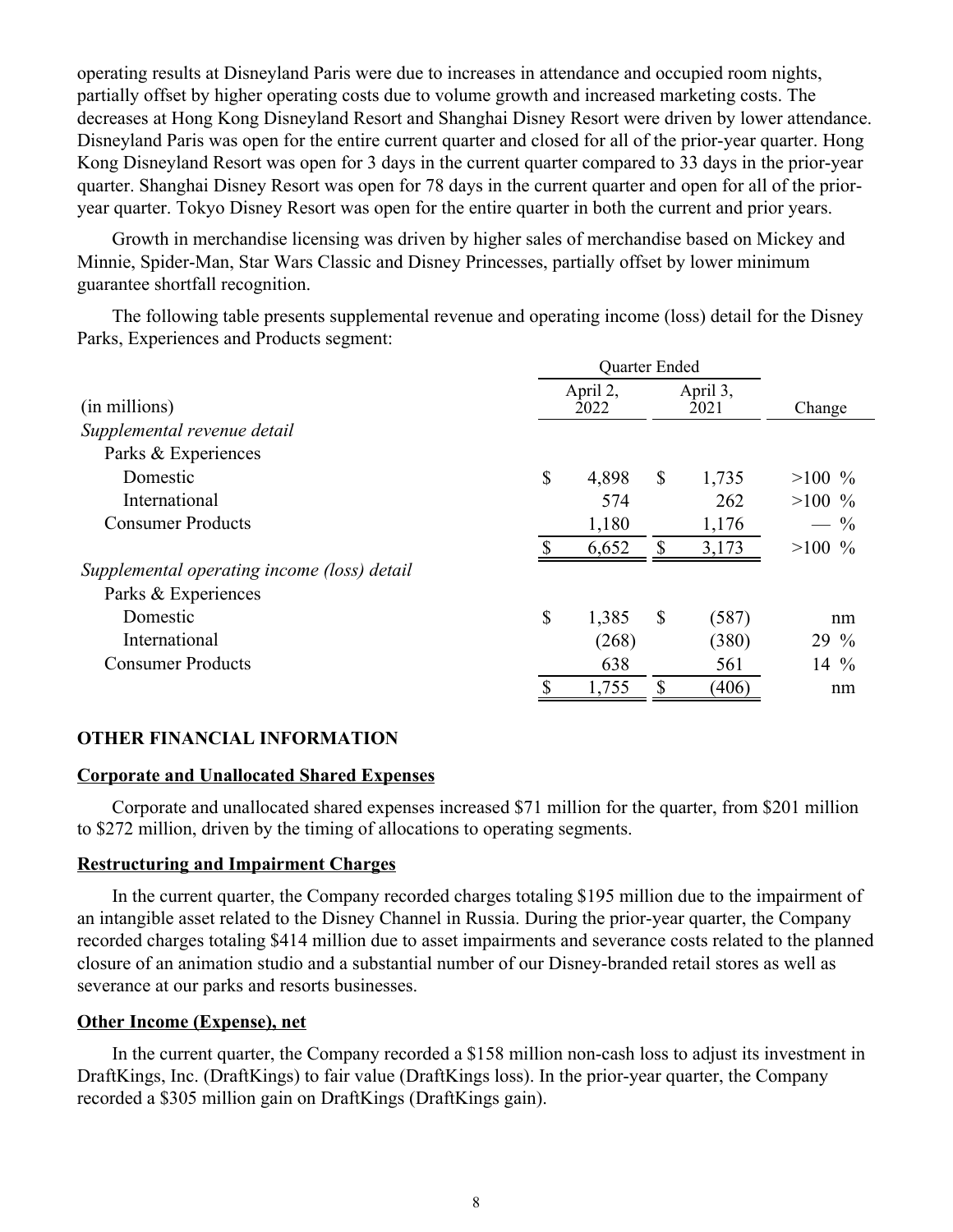### **Interest Expense, net**

Interest expense, net was as follows (in millions):

|                                              |  | April 2,<br>2022 | April 3,<br>2021 | Change   |
|----------------------------------------------|--|------------------|------------------|----------|
| Interest expense                             |  | (374)            | (415)            | $10\%$   |
| Interest income, investment income and other |  | 19               | 95               | $(80)\%$ |
| Interest expense, net                        |  | (355)            | 320)             | $(11)\%$ |

The decrease in interest expense was primarily due to lower average debt balances and higher capitalized interest.

The decrease in interest income, investment income and other was due to investment losses in the current quarter compared to investment gains in the prior-year quarter. This decrease was partially offset by a favorable comparison of pension and postretirement benefit costs, other than service cost, which was a net benefit in the current quarter and an expense in the prior-year quarter.

### **Equity in the Income of Investees**

Equity in the income of investees was as follows (in millions):

|                                                          |                  | Quarter Ended |   |                  |          |
|----------------------------------------------------------|------------------|---------------|---|------------------|----------|
|                                                          | April 2,<br>2022 |               |   | April 3,<br>2021 | Change   |
| Amounts included in segment results:                     |                  |               |   |                  |          |
| Disney Media and Entertainment Distribution              | S                | 218           | S | 226              | $(4) \%$ |
| Disney Parks, Experiences and Products                   |                  | (5)           |   | (9)              | 44 %     |
| Amortization of TFCF intangible assets related to equity |                  |               |   |                  |          |
| investees                                                |                  | (3)           |   | (4)              | $25\%$   |
| Equity in the income of investees                        |                  | 210           |   | 213              | $(1) \%$ |

### **Income Taxes**

The effective income tax rate was as follows:

|                                                       | Quarter Ended |                  |  |                  |  |  |
|-------------------------------------------------------|---------------|------------------|--|------------------|--|--|
|                                                       |               | April 2,<br>2022 |  | April 3,<br>2021 |  |  |
| Income from continuing operations before income taxes |               | 1.102            |  | 1,230            |  |  |
| Income tax expense on continuing operations           |               | 505              |  | 108              |  |  |
| Effective income tax rate - continuing operations     |               | 45.8 %           |  | 8.8 %            |  |  |

The effective income tax rate in the current quarter was higher than the U.S. statutory rate primarily due to higher effective tax rates on foreign earnings, including the impact of tax regulations issued in the current quarter that limit our ability to utilize certain foreign tax credits. The effective income tax rate in the prior-year quarter was lower than the U.S. statutory rate due to the favorable resolution of various tax matters and excess tax benefits on employee share-based awards, partially offset by higher effective tax rates on foreign earnings. Higher effective tax rates on foreign earnings in both the current and prior-year quarters reflected the impact of foreign losses and foreign tax credits for which we are unable to recognize a tax benefit.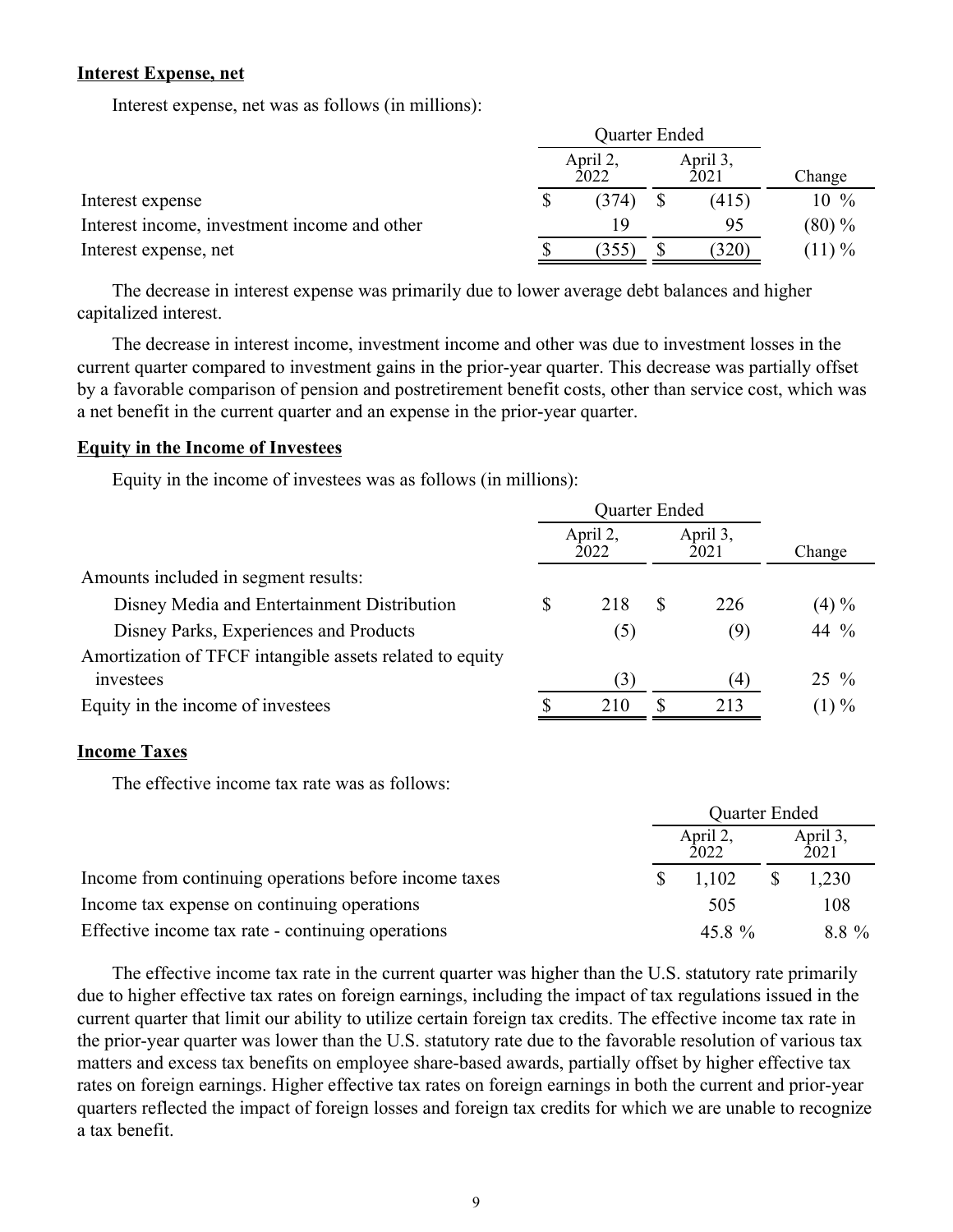### **Noncontrolling Interests**

Net income attributable to noncontrolling interests was as follows (in millions):

|                                                       | Quarter Ended |                  |  |                  |        |  |
|-------------------------------------------------------|---------------|------------------|--|------------------|--------|--|
|                                                       |               | April 2,<br>2022 |  | April 3,<br>2021 | Change |  |
| Net income from continuing operations attributable to |               |                  |  |                  |        |  |
| noncontrolling interests                              |               | (127)            |  | (210)            | 40 %   |  |

The decrease in net income from continuing operations attributable to noncontrolling interests was driven by higher losses at our DTC sports business.

Net income attributable to noncontrolling interests is determined on income after royalties and management fees, financing costs and income taxes, as applicable.

#### **Cash Flow**

Cash provided by operations and free cash flow were as follows (in millions):

|                                                  |  | April 2,<br>2022 | April 3,<br>2021 | Change |  |
|--------------------------------------------------|--|------------------|------------------|--------|--|
| Cash provided by operations                      |  | 1,556            | 1.468            | 88     |  |
| Investments in parks, resorts and other property |  | (2,060)          | (1, 530)         | (530)  |  |
| Free cash flow <sup>(1)</sup>                    |  | (504)            | 62)              | 442    |  |

(1) Free cash flow is not a financial measure defined by GAAP. See the discussion on pages 12 through 15.

Cash provided by operations for fiscal 2022 increased by \$0.1 billion from \$1.5 billion in the prioryear period to \$1.6 billion in the current period. The increase was due to higher operating income and lower severance payments, partially offset by higher spending for film and television content and a partial payment for the Content License Early Termination.

## **Capital Expenditures and Depreciation Expense**

Investments in parks, resorts and other property were as follows (in millions):

|                                                        | Six Months Ended |                  |   |                  |  |  |
|--------------------------------------------------------|------------------|------------------|---|------------------|--|--|
|                                                        |                  | April 2,<br>2022 |   | April 3,<br>2021 |  |  |
| Disney Media and Entertainment Distribution            |                  | 334              |   | 369              |  |  |
| Disney Parks, Experiences and Products                 |                  |                  |   |                  |  |  |
| Domestic                                               |                  | 1,047            |   | 656              |  |  |
| International                                          |                  | 391              |   | 355              |  |  |
| <b>Total Disney Parks, Experiences and Products</b>    |                  | 1,438            |   | 1,011            |  |  |
| Corporate                                              |                  | 288              |   | 150              |  |  |
| Total investments in parks, resorts and other property |                  | 2,060            | S | 1,530            |  |  |

Capital expenditures increased from \$1.5 billion to \$2.1 billion due to higher spending at Disney Parks, Experiences and Products in the current period on cruise ship expansion and new guest offerings, in part reflecting the impact from the temporary suspension of certain capital projects in the prior year as a result of COVID-19. The increase also reflected higher spending on corporate facilities.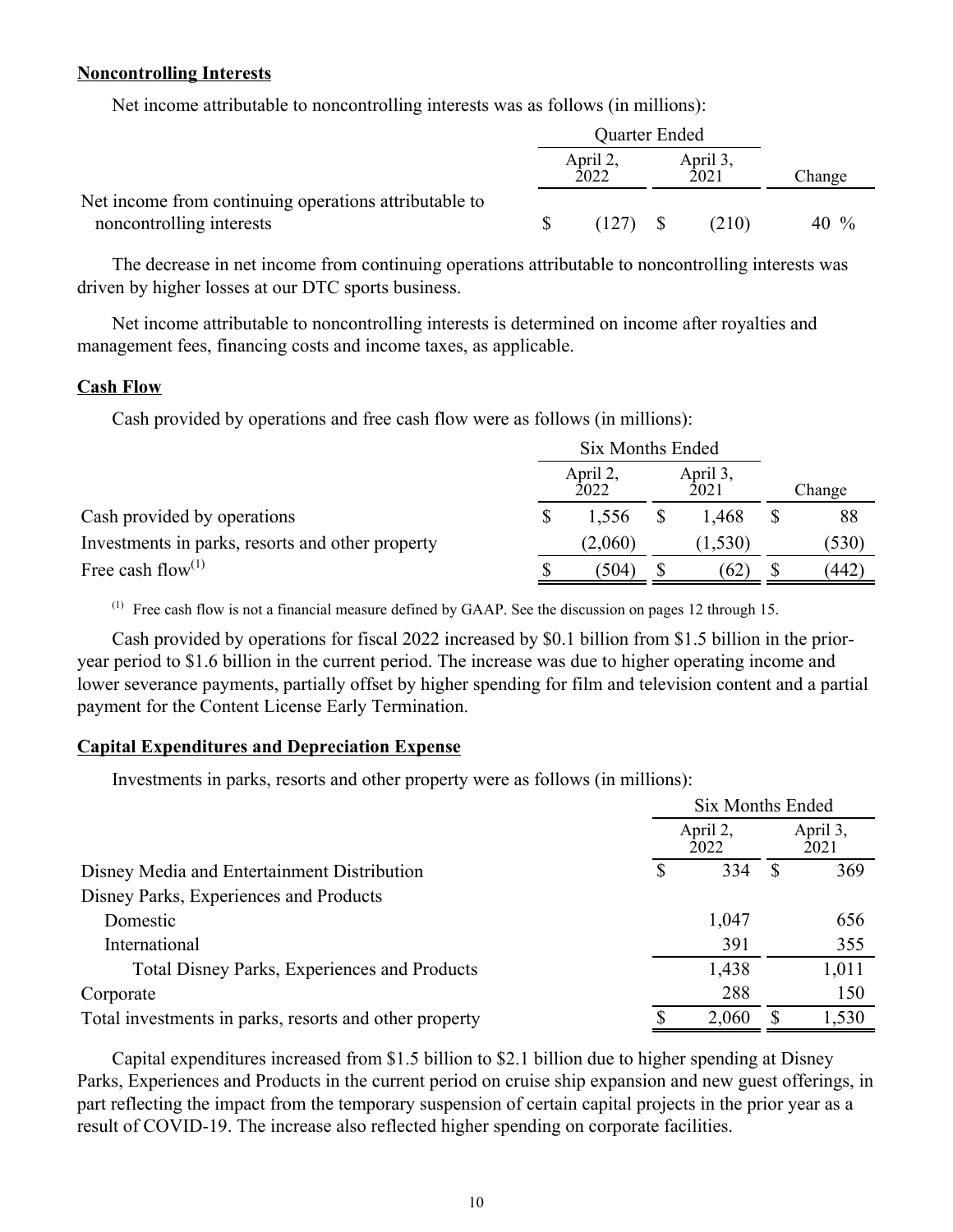Depreciation expense was as follows (in millions):

|                                              | <b>Six Months Ended</b> |  |                  |  |  |  |  |
|----------------------------------------------|-------------------------|--|------------------|--|--|--|--|
|                                              | April 2,<br>2022        |  | April 3,<br>2021 |  |  |  |  |
| Disney Media and Entertainment Distribution  | 322                     |  | 300              |  |  |  |  |
| Disney Parks, Experiences and Products       |                         |  |                  |  |  |  |  |
| Domestic                                     | 802                     |  | 779              |  |  |  |  |
| International                                | 335                     |  | 360              |  |  |  |  |
| Total Disney Parks, Experiences and Products | 1,137                   |  | 1,139            |  |  |  |  |
| Corporate                                    | 94                      |  | 92               |  |  |  |  |
| Total depreciation expense                   | 1,553                   |  | 1,531            |  |  |  |  |
|                                              |                         |  |                  |  |  |  |  |

## **DTC PRODUCT DESCRIPTIONS AND KEY DEFINITIONS**

### Product offerings

In the U.S., Disney+, ESPN+ and Hulu SVOD Only are each offered as a standalone service or as a package that includes all three services (the SVOD Bundle). Effective December 21, 2021, Hulu Live TV + SVOD includes Disney+ and ESPN+ (the new Hulu Live TV + SVOD offering), whereas previously, Hulu Live  $TV + SVOD$  was offered as a standalone service or with Disney+ and ESPN+ as optional additions (the old Hulu Live TV + SVOD offering). Effective March 15, 2022, Hulu SVOD Only is also offered with Disney+ as an optional add-on. Disney+ is available in more than 80 countries and territories outside the U.S. and Canada. In India and certain other Southeast Asian countries, the service is branded Disney+ Hotstar. In certain Latin American countries, we offer Disney+ as well as Star+, a general entertainment SVOD service, which is available on a standalone basis or together with Disney+ (Combo+). Depending on the market, our services can be purchased on our websites, through third-party platforms/apps or via wholesale arrangements.

### Paid subscribers

Paid subscribers reflect subscribers for which we recognized subscription revenue. Subscribers cease to be a paid subscriber as of their effective cancellation date or as a result of a failed payment method. Subscribers to the SVOD Bundle are counted as a paid subscriber for each service included in the SVOD Bundle and subscribers to the Hulu Live  $TV + S VOD$  offerings are counted as one paid subscriber for each of the Hulu Live TV + SVOD, Disney+ and ESPN+ offerings. If a Hulu SVOD Only subscriber chooses to add on Disney+, they are counted as one paid subscriber for each of the Hulu SVOD Only and Disney+ offerings. In Latin America, if a subscriber has either the standalone Disney+ or Star+ service or Combo+, they are counted as one Disney+ paid subscriber. Subscribers include those who receive a service through wholesale arrangements including those for which we receive a fee for the distribution of the service to each subscriber of an existing content distribution tier. When we aggregate the total number of paid subscribers across our DTC streaming services, we refer to them as paid subscriptions.

### International Disney+ (excluding Disney+ Hotstar)

International Disney+ (excluding Disney+ Hotstar) includes the Disney+ service outside the U.S. and Canada and the Star+ service in Latin America.

### Average Monthly Revenue Per Paid Subscriber

Revenue per paid subscriber is calculated based on the average of the monthly average paid subscribers for each month in the period. The monthly average paid subscribers is calculated as the sum of the beginning of the month and end of the month paid subscriber count, divided by two. Disney+ average monthly revenue per paid subscriber is calculated using a daily average of paid subscribers for the period.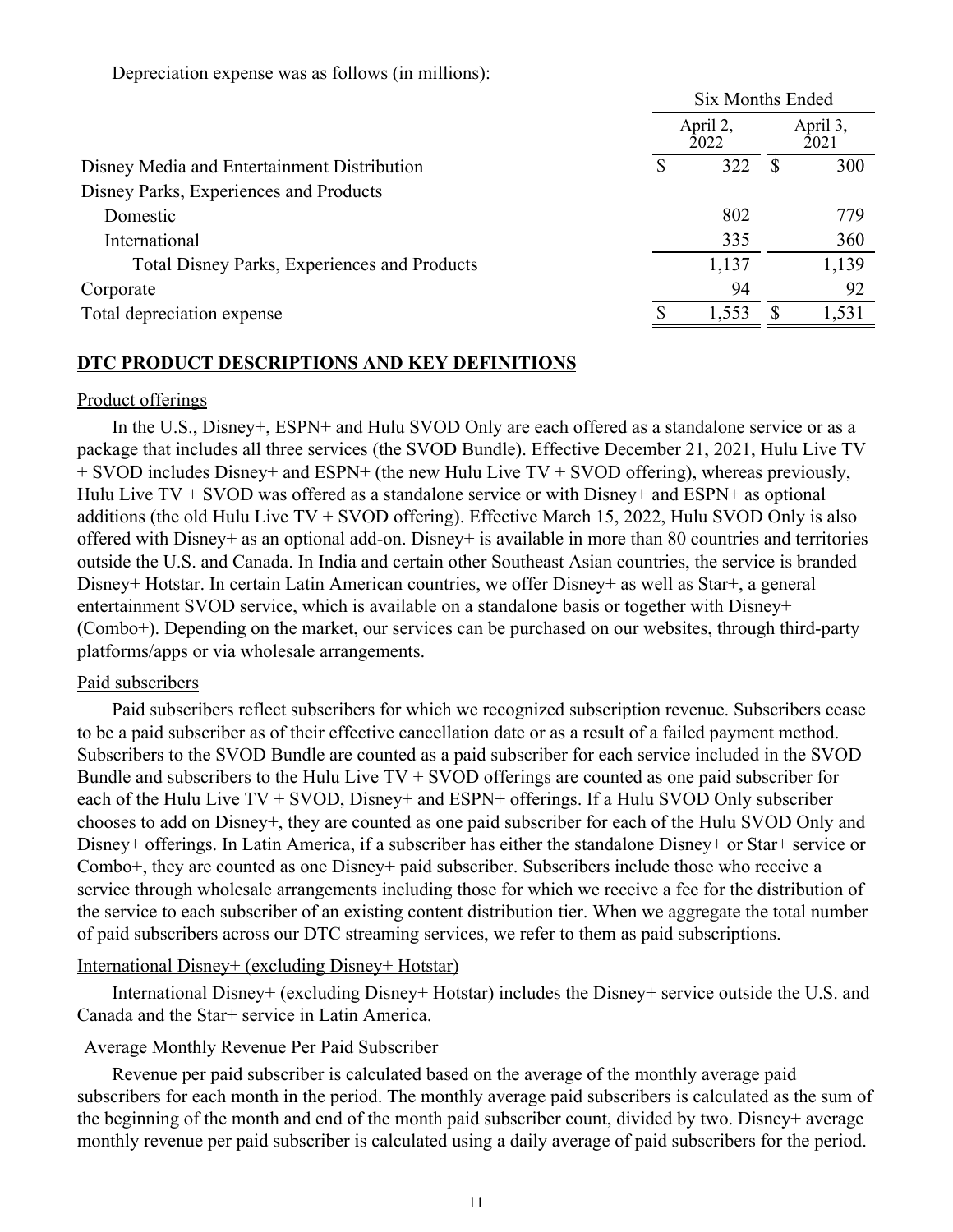Revenue includes subscription fees, advertising (excluding revenue earned from selling advertising spots to other Company businesses) and premium and feature add-on revenue but excludes Premier Access and Pay-Per-View revenue. The average revenue per paid subscriber is net of discounts on the SVOD Bundle or other offerings that carry more than one service. Revenue is allocated to each service based on the relative retail price of each service on a standalone basis. Starting in December 2021, revenue for the new Hulu Live  $TV + S VOD$  offering is allocated to the SVOD services based on the wholesale price of the SVOD Bundle. In general, wholesale arrangements have a lower average monthly revenue per paid subscriber than subscribers that we acquire directly or through third-party platforms.

### **NON-GAAP FINANCIAL MEASURES**

This earnings release presents free cash flow, diluted EPS excluding certain items, and total segment operating income, all of which are important financial measures for the Company, but are not financial measures defined by GAAP.

These measures should be reviewed in conjunction with the most comparable GAAP financial measures and are not presented as alternative measures of cash provided by continuing operations, diluted EPS or income from continuing operations before income taxes as determined in accordance with GAAP. Free cash flow, diluted EPS excluding certain items and total segment operating income as we have calculated them may not be comparable to similarly titled measures reported by other companies. See further discussion of total segment operating income on page 2.

### Free cash flow

The Company uses free cash flow (cash provided by continuing operations less investments in parks, resorts and other property), among other measures, to evaluate the ability of its operations to generate cash that is available for purposes other than capital expenditures. Management believes that information about free cash flow provides investors with an important perspective on the cash available to service debt obligations, make strategic acquisitions and investments and pay dividends or repurchase shares.

The following table presents a summary of the Company's consolidated cash flows (in millions):

|                                                                           | Quarter Ended |                  |                  |         |                  | Six Months Ended |                  |         |
|---------------------------------------------------------------------------|---------------|------------------|------------------|---------|------------------|------------------|------------------|---------|
|                                                                           |               | April 2,<br>2022 | April 3,<br>2021 |         | April 2,<br>2022 |                  | April 3.<br>2021 |         |
| Cash provided by operations - continuing operations                       | N.            | 1,765            | S                | 1,393   | У                | 1,556            |                  | 1,468   |
| Cash used in investing activities - continuing operations                 |               | (1,037)          |                  | (595)   |                  | (2,024)          |                  | (1,327) |
| Cash used in financing activities - continuing operations                 |               | (1, 817)         |                  | (1,908) |                  | (2,097)          |                  | (2,241) |
| Cash (used in) provided by discontinued operations                        |               |                  |                  | (1)     |                  | (4)              |                  | 8       |
| Impact of exchange rates on cash, cash equivalents and restricted<br>cash |               | (81)             |                  | (69)    |                  | (116)            |                  | 70      |
| Change in cash, cash equivalents and restricted cash                      |               | (1,170)          |                  | (1,180) |                  | (2,685)          |                  | (2,022) |
| Cash, cash equivalents and restricted cash, beginning of period           |               | 14,488           |                  | 17,112  |                  | 16,003           |                  | 17,954  |
| Cash, cash equivalents and restricted cash, end of period                 |               | 13.318           | S                | 15,932  |                  | 13,318           |                  | 15,932  |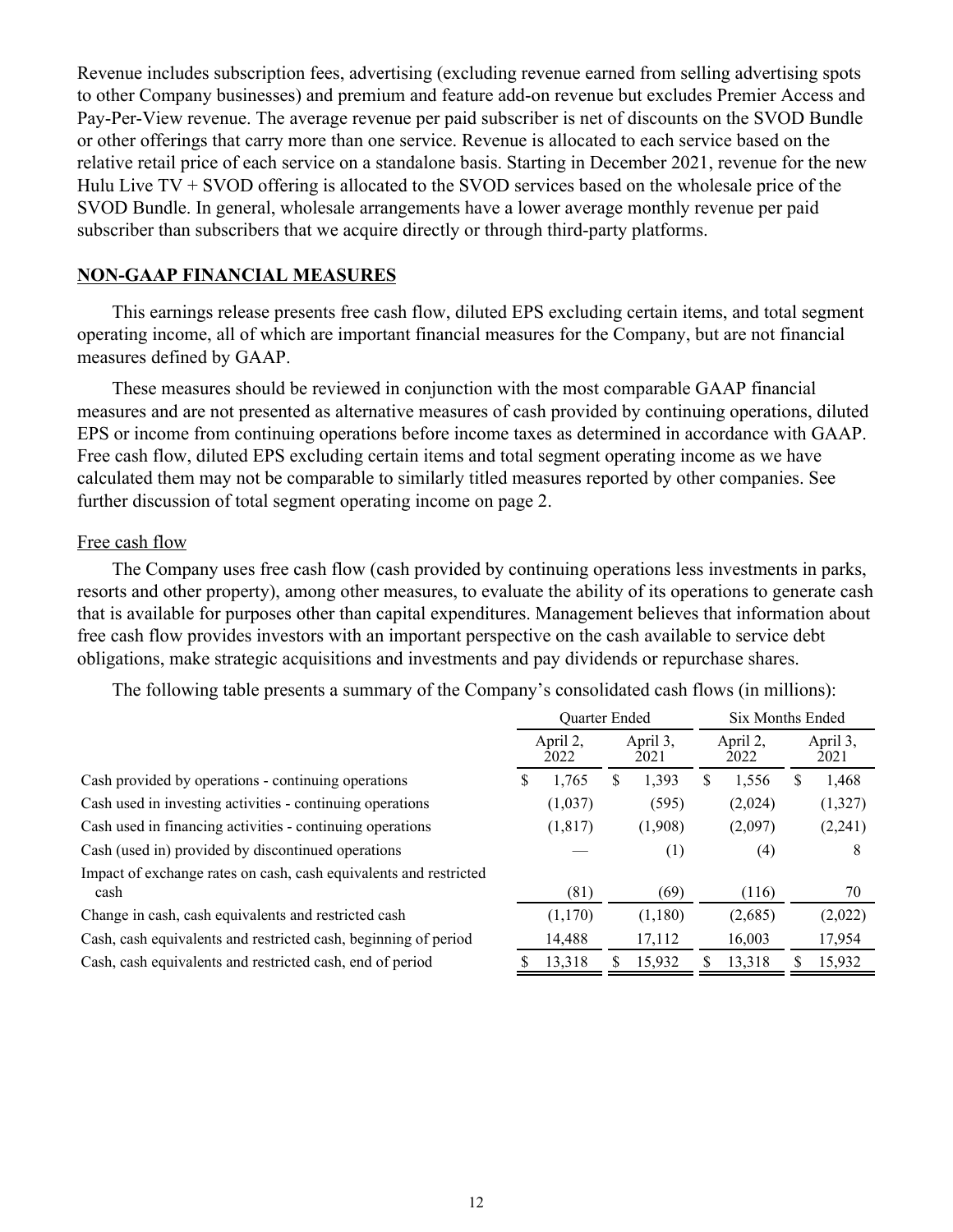The following table presents a reconciliation of the Company's consolidated cash provided by operations to free cash flow (in millions):

|                                                        | Quarter Ended    |     |                  |              |        | Six Months Ended |                  |        |
|--------------------------------------------------------|------------------|-----|------------------|--------------|--------|------------------|------------------|--------|
|                                                        | April 2,<br>2022 |     | April 3,<br>2021 |              | Change | April 2,<br>2022 | April 3,<br>2021 | Change |
| Cash provided by operations -<br>continuing operations | 1.765            | \$. | 1.393            | <sup>S</sup> | 372    | 1.556            | 1.468            | 88     |
| Investments in parks, resorts and other<br>property    | (1,079)          |     | (770)            |              | (309)  | (2,060)          | (1,530)          | (530)  |
| Free cash flow                                         | 686              |     | 623              |              | 63     | (504)            | (62)             | (442)  |

### Diluted EPS excluding certain items

The Company uses diluted EPS excluding (1) certain items affecting comparability of results from period to period and (2) amortization of TFCF and Hulu intangible assets, including purchase accounting step-up adjustments for released content, to facilitate the evaluation of the performance of the Company's operations exclusive of these items, and these adjustments reflect how senior management is evaluating segment performance.

The Company believes that providing diluted EPS exclusive of certain items impacting comparability is useful to investors, particularly where the impact of the excluded items is significant in relation to reported earnings and because the measure allows for comparability between periods of the operating performance of the Company's business and allows investors to evaluate the impact of these items separately.

The Company further believes that providing diluted EPS exclusive of amortization of TFCF and Hulu intangible assets associated with the acquisition in 2019 is useful to investors because the TFCF and Hulu acquisition was considerably larger than the Company's historic acquisitions with a significantly greater acquisition accounting impact.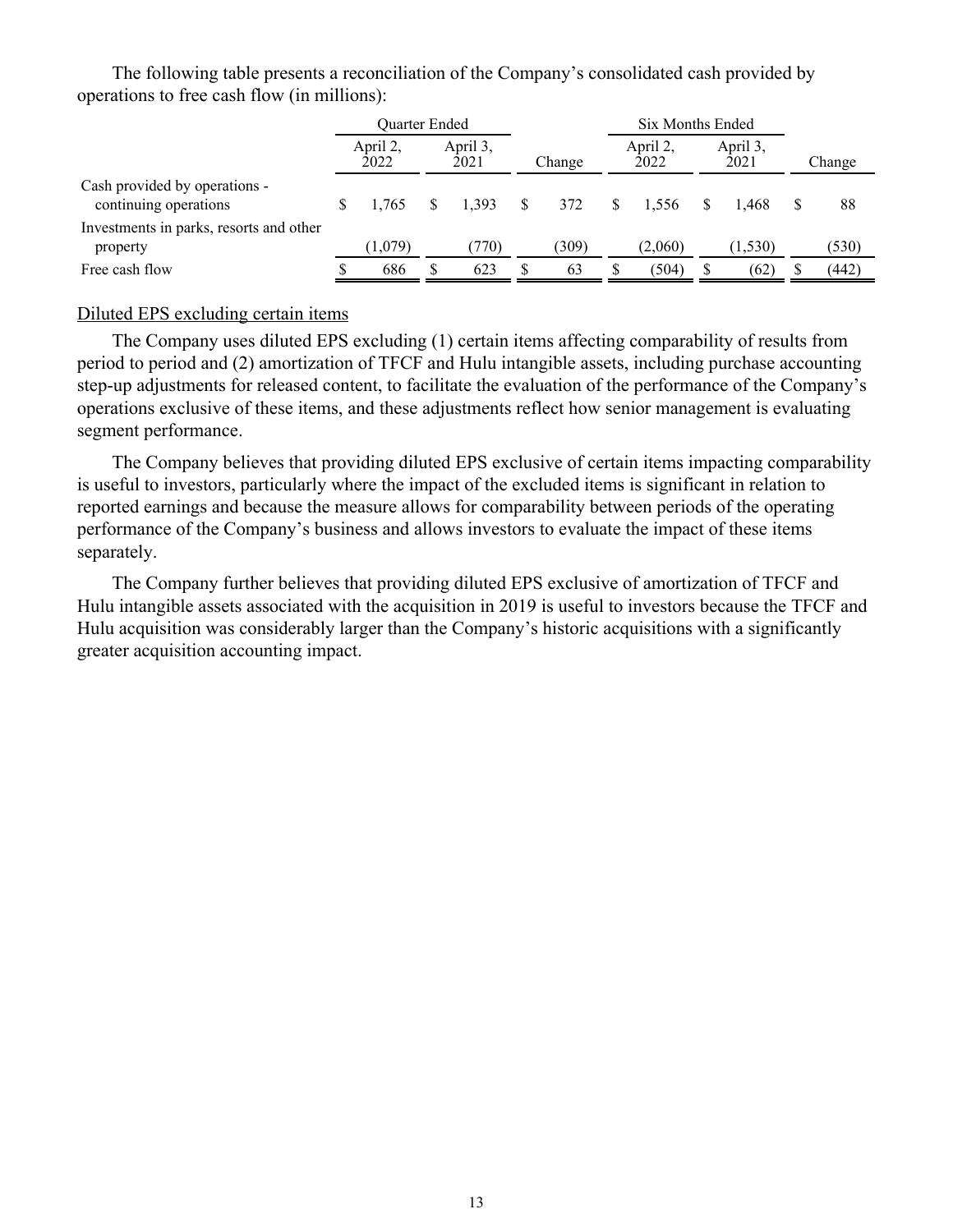The following table reconciles reported diluted EPS from continuing operations to diluted EPS excluding certain items for the second quarter:

| (in millions except EPS)                                                                                          | Pre-Tax<br>Income/<br>Loss | Tax<br>Benefit/<br>Expense <sup>(1)</sup> |              | After-Tax<br>Income/<br>Loss <sup>(2)</sup> | Diluted<br>$EPS^{(3)}$ | Change vs.<br>prior year<br>period |
|-------------------------------------------------------------------------------------------------------------------|----------------------------|-------------------------------------------|--------------|---------------------------------------------|------------------------|------------------------------------|
| Quarter Ended April 2, 2022                                                                                       |                            |                                           |              |                                             |                        |                                    |
| As reported                                                                                                       | \$<br>1,102                | \$<br>(505)                               | \$           | 597                                         | \$<br>0.26             | $(48) \%$                          |
| Exclude:                                                                                                          |                            |                                           |              |                                             |                        |                                    |
| Contract License Early Termination                                                                                | 1,023                      | (238)                                     |              | 785                                         | 0.43                   |                                    |
| Other income (expense), $net(4)$                                                                                  | 158                        | (37)                                      |              | 121                                         | 0.07                   |                                    |
| Amortization of TFCF and Hulu intangible<br>assets and fair value step-up on film and                             |                            |                                           |              |                                             |                        |                                    |
| television $costs^{(5)}$                                                                                          | 594                        | (138)                                     |              | 456                                         | 0.24                   |                                    |
| Restructuring and impairment charges <sup>(6)</sup>                                                               | 195                        | (45)                                      |              | 150                                         | 0.08                   |                                    |
| Excluding certain items                                                                                           | 3,072                      | \$<br>(963)                               | \$           | 2,109                                       | 1.08                   | $37 \%$                            |
| Quarter Ended April 3, 2021                                                                                       |                            |                                           |              |                                             |                        |                                    |
| As reported                                                                                                       | \$<br>1,230                | \$<br>(108)                               | \$           | 1,122                                       | \$<br>0.50             |                                    |
| Exclude:                                                                                                          |                            |                                           |              |                                             |                        |                                    |
| Other (income) expense, $net(4)$                                                                                  | (305)                      | 71                                        |              | (234)                                       | (0.13)                 |                                    |
| Amortization of TFCF and Hulu intangible<br>assets and fair value step-up on film and<br>television $costs^{(5)}$ | 605                        | (141)                                     |              | 464                                         | 0.24                   |                                    |
| Restructuring and impairment charges <sup>(6)</sup>                                                               | 414                        | (97)                                      |              | 317                                         | 0.17                   |                                    |
|                                                                                                                   | \$                         | \$                                        | $\mathbb{S}$ |                                             | \$                     |                                    |
| Excluding certain items                                                                                           | 1,944                      | (275)                                     |              | 1,669                                       | 0.79                   |                                    |

 $(1)$  Tax benefit/expense is determined using the tax rate applicable to the individual item.

(2) Before noncontrolling interest share.

(3) Net of noncontrolling interest share, where applicable. Total may not equal the sum of the column due to rounding.

 $(4)$  In the current quarter, other income (expense), net was due to the DraftKings loss (\$158 million). For the prior-year quarter, other income (expense), net was due to the DraftKings gain (\$305 million).

 $(5)$  For the current quarter, intangible asset amortization was \$435 million, step-up amortization was \$156 million and amortization of intangible assets related to TFCF equity investees was \$3 million. For the prior-year quarter, intangible asset amortization was \$447 million, step-up amortization was \$154 million and amortization of intangible assets related to TFCF equity investees was \$4 million.

(6) Charges for the current quarter were due to the impairment of an intangible asset related to the Disney Channel in Russia. Charges for the prior-year quarter were due to asset impairments and severance costs related to the planned closure of an animation studio and a substantial number of Disney-branded retail stores, as well as severance at our parks and resorts businesses.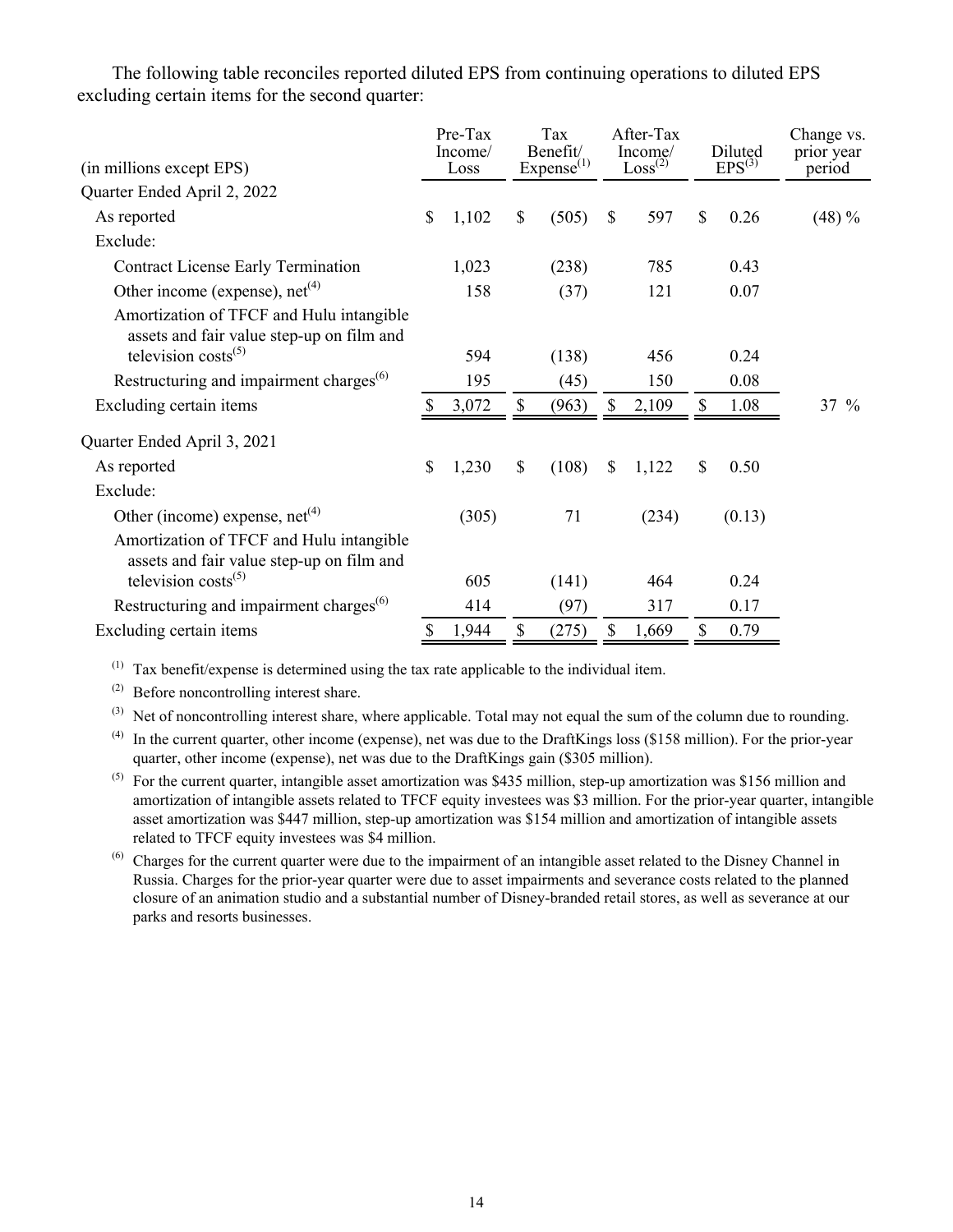The following table reconciles reported diluted EPS from continuing operations to diluted EPS excluding certain items for the current and prior year six-month periods:

| (in millions except EPS)                                                              | Pre-Tax<br>Income/<br>Loss |              | Tax<br>Benefit/<br>Expense <sup>(1)</sup> | After-Tax<br>Income/<br>Loss <sup>(2)</sup> |    | Diluted<br>$EPS^{(3)}$ | Change vs.<br>prior-year<br>period |
|---------------------------------------------------------------------------------------|----------------------------|--------------|-------------------------------------------|---------------------------------------------|----|------------------------|------------------------------------|
| Six Months Ended April 2, 2022:                                                       |                            |              |                                           |                                             |    |                        |                                    |
| As reported                                                                           | \$<br>2,790                | $\mathbb{S}$ | (993)                                     | \$<br>1,797                                 | S  | 0.89                   | $71\%$                             |
| Exclude:                                                                              |                            |              |                                           |                                             |    |                        |                                    |
| <b>Contract License Early Termination</b>                                             | 1,023                      |              | (238)                                     | 785                                         |    | 0.43                   |                                    |
| Other (income) expense, $net(4)$                                                      | 594                        |              | (138)                                     | 456                                         |    | 0.25                   |                                    |
| Amortization of TFCF and Hulu intangible<br>assets and fair value step-up on film and |                            |              |                                           |                                             |    |                        |                                    |
| television $costs^{(5)}$                                                              | 1,189                      |              | (277)                                     | 912                                         |    | 0.49                   |                                    |
| Restructuring and impairment charges <sup>(6)</sup>                                   | 195                        |              | (45)                                      | 150                                         |    | 0.08                   |                                    |
| Excluding certain items                                                               | 5,791                      | \$           | (1,691)                                   | \$<br>4,100                                 |    | 2.14                   | 93 %                               |
| Six Months Ended April 3, 2021:                                                       |                            |              |                                           |                                             |    |                        |                                    |
| As reported                                                                           | \$<br>1,276                | $\mathbb{S}$ | (124)                                     | \$<br>1,152                                 | S  | 0.52                   |                                    |
| Exclude:                                                                              |                            |              |                                           |                                             |    |                        |                                    |
| Other (income) expense, $net(4)$                                                      | (305)                      |              | 71                                        | (234)                                       |    | (0.13)                 |                                    |
| Amortization of TFCF and Hulu intangible<br>assets and fair value step-up on film and |                            |              |                                           |                                             |    |                        |                                    |
| television $costs^{(5)}$                                                              | 1,222                      |              | (285)                                     | 937                                         |    | 0.50                   |                                    |
| Restructuring and impairment charges <sup>(6)</sup>                                   | 527                        |              | (124)                                     | 403                                         |    | 0.22                   |                                    |
| Excluding certain items                                                               | \$<br>2,720                | \$           | (462)                                     | \$<br>2,258                                 | \$ | 1.11                   |                                    |

(1) Tax benefit/expense is determined using the tax rate applicable to the individual item.

(2) Before noncontrolling interest share.

 $^{(3)}$  Net of noncontrolling interest share, where applicable. Total may not equal the sum of the column due to rounding.

- $(4)$  For the current six months, other (income) expense, net was due to the DraftKings loss (\$590 million). For the prioryear six months, other (income) expense, net was due to a gain from adjusting our investment in fuboTV Inc. to fair value (\$186 million) and the DraftKings gain (\$119 million).
- $^{(5)}$  For the current six months, intangible asset amortization was \$870 million, step-up amortization was \$313 million and amortization of intangible assets related to TFCF equity investees was \$6 million. For the prior-year six months, intangible asset amortization was \$894 million, step-up amortization was \$321 million and amortization of intangible assets related to TFCF equity investees was \$7 million.
- $<sup>(6)</sup>$  Charges for the current six months were due to the impairment of an intangible asset related to the Disney Channel in</sup> Russia. Charges for the prior-year six months were due to asset impairments and severance costs primarily related to the planned closure of an animation studio and a substantial number of our Disney-branded retail stores, as well as severance at our other businesses.

## **CONFERENCE CALL INFORMATION**

In conjunction with this release, The Walt Disney Company will host a conference call today, May 11, 2022, at 4:30 PM EDT/1:30 PM PDT via a live Webcast. To access the Webcast go to www.disney.com/investors. The discussion will be archived.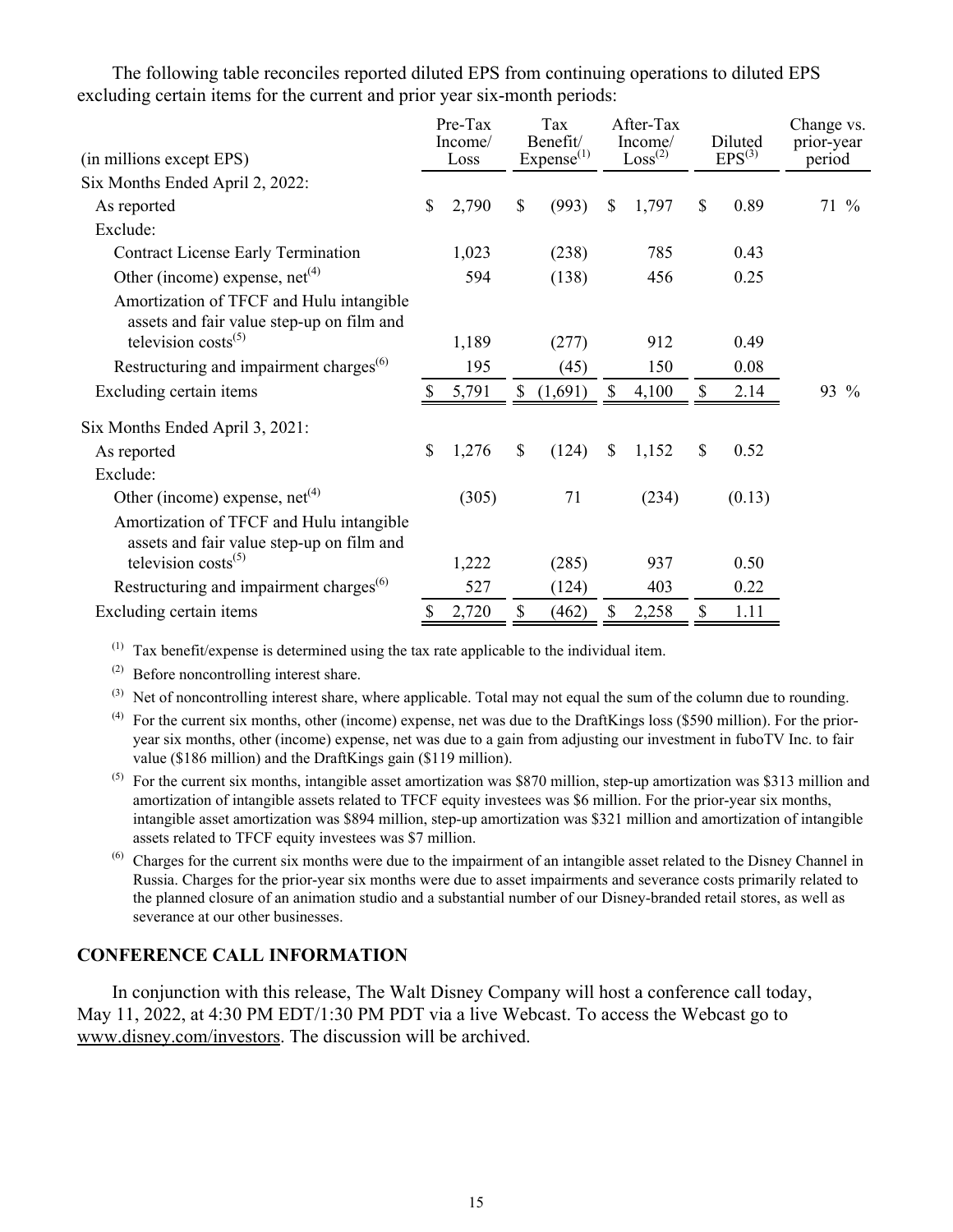## FORWARD-LOOKING STATEMENTS

Certain statements and information in this earnings release may constitute "forward-looking statements" within the meaning of the Private Securities Litigation Reform Act of 1995, including statements regarding future performance and growth; and the future impact of COVID-19 on our businesses and other statements that are not historical in nature. These statements are made on the basis of management's views and assumptions regarding future events and business performance as of the time the statements are made. Management does not undertake any obligation to update these statements.

Actual results may differ materially from those expressed or implied. Such differences may result from actions taken by the Company, including restructuring or strategic initiatives (including capital investments, asset acquisitions or dispositions, new or expanded business lines or cessation of certain operations) or other business decisions, as well as from developments beyond the Company's control, including:

- further changes in domestic and global economic conditions;
- changes in or pressures from competitive conditions and consumer preferences;
- health concerns and their impact on our businesses and productions;
- international, regulatory, legal, political, or military developments;
- technological developments;
- labor markets and activities;
- adverse weather conditions or natural disasters; and
- availability of content;

each such risk includes the current and future impacts of, and is amplified by, COVID-19 and related mitigation efforts.

Such developments may further affect entertainment, travel and leisure businesses generally and may, among other things, affect (or further affect, as applicable):

- our operations, business plans or profitability;
- demand for our products and services;
- the performance of the Company's content;
- the advertising market for programming;
- income tax expense; and
- performance of some or all Company businesses either directly or through their impact on those who distribute our products.

Additional factors are set forth in the Company's Annual Report on Form 10-K for the year ended October 2, 2021 under the captions "Risk Factors," "Management's Discussion and Analysis," and "Business," and subsequent filings with the Securities and Exchange Commission, including, among others, quarterly reports on Form 10-Q.

The terms "Company," "we," and "our" are used in this report to refer collectively to the parent company and the subsidiaries through which our various businesses are actually conducted.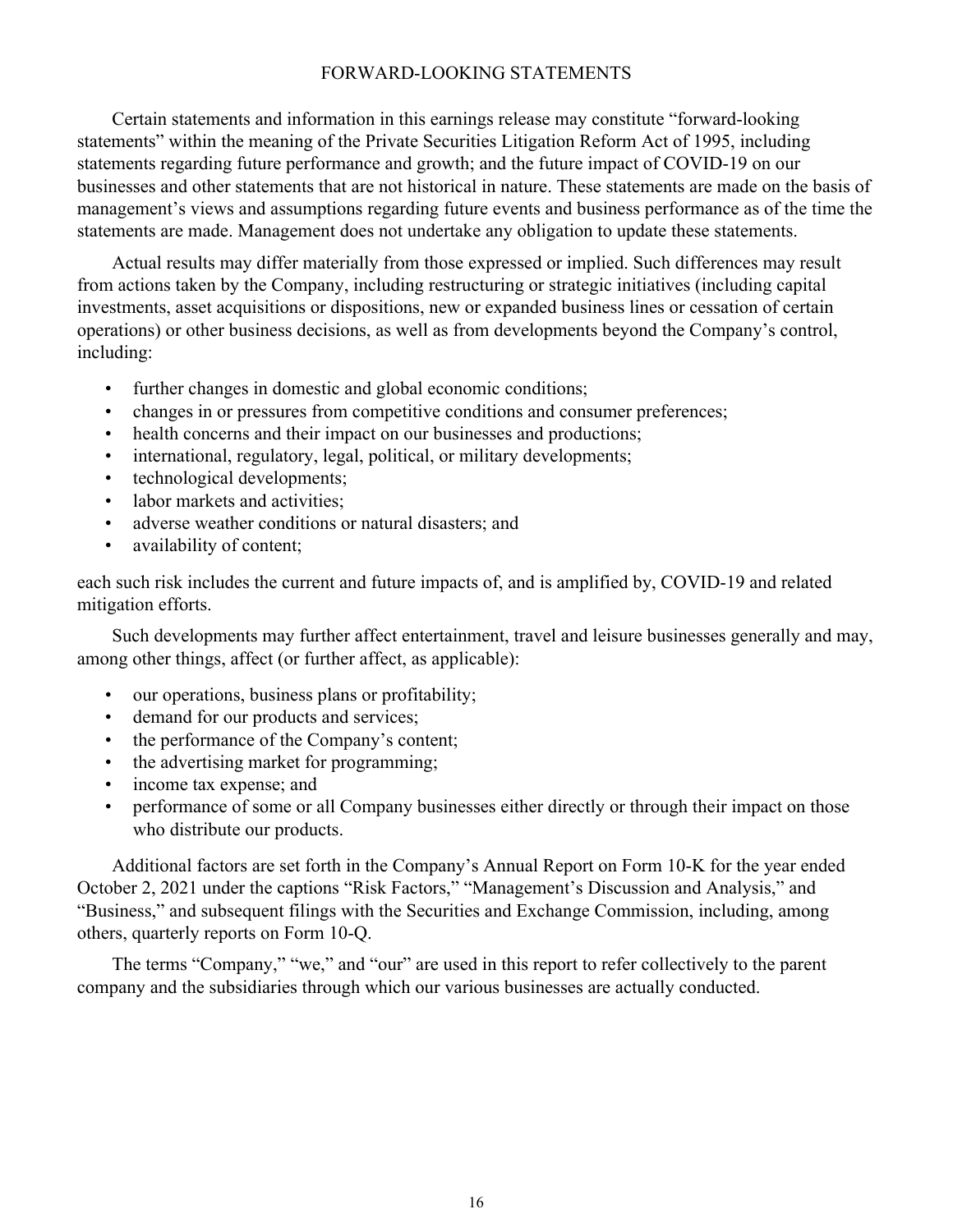## **THE WALT DISNEY COMPANY CONDENSED CONSOLIDATED STATEMENTS OF INCOME (unaudited; in millions, except per share data)**

|                                                                                                         | Quarter Ended |                  |              | <b>Six Months Ended</b> |               |                  |    |                  |
|---------------------------------------------------------------------------------------------------------|---------------|------------------|--------------|-------------------------|---------------|------------------|----|------------------|
|                                                                                                         |               | April 2,<br>2022 |              | April 3,<br>2021        |               | April 2,<br>2022 |    | April 3,<br>2021 |
| Revenues                                                                                                | $\mathbf S$   | 19,249           | \$           | 15,613                  | $\mathbb{S}$  | 41,068           | \$ | 31,862           |
| Costs and expenses                                                                                      |               | (17,649)         |              | (14,167)                |               | (37,272)         |    | (30, 157)        |
| Restructuring and impairment charges                                                                    |               | (195)            |              | (414)                   |               | (195)            |    | (527)            |
| Other income (expense), net                                                                             |               | (158)            |              | 305                     |               | (594)            |    | 305              |
| Interest expense, net                                                                                   |               | (355)            |              | (320)                   |               | (666)            |    | (644)            |
| Equity in the income of investees                                                                       |               | 210              |              | 213                     |               | 449              |    | 437              |
| Income from continuing operations before income taxes                                                   |               | 1,102            |              | 1,230                   |               | 2,790            |    | 1,276            |
| Income taxes on continuing operations                                                                   |               | (505)            |              | (108)                   |               | (993)            |    | (124)            |
| Net income from continuing operations                                                                   |               | 597              |              | 1,122                   |               | 1,797            |    | 1,152            |
| Loss from discontinued operations, net of income tax benefit of<br>\$0, \$3, \$14 and \$7, respectively |               |                  |              | (11)                    |               | (48)             |    | (23)             |
| Net income                                                                                              |               | 597              |              | 1,111                   |               | 1,749            |    | 1,129            |
| Net income from continuing operations attributable to<br>noncontrolling interests                       |               | (127)            |              | (210)                   |               | (175)            |    | (211)            |
| Net income attributable to The Walt Disney Company (Disney)                                             | -\$           | 470              | \$           | 901                     | \$            | 1,574            | \$ | 918              |
| Earnings (loss) per share attributable to Disney <sup>(1)</sup> :<br>Diluted                            |               |                  |              |                         |               |                  |    |                  |
| Continuing operations                                                                                   | $\mathbf S$   | 0.26             | $\mathbb{S}$ | 0.50                    | \$            | 0.89             | \$ | 0.52             |
| Discontinued operations                                                                                 |               |                  |              | (0.01)                  |               | (0.03)           |    | (0.01)           |
|                                                                                                         | \$.           | 0.26             | \$           | 0.49                    | ${\mathbb S}$ | 0.86             | \$ | 0.50             |
| Basic                                                                                                   |               |                  |              |                         |               |                  |    |                  |
| Continuing operations                                                                                   | \$            | 0.26             | \$           | 0.50                    | \$            | 0.89             | \$ | 0.52             |
| Discontinued operations                                                                                 |               |                  |              | (0.01)                  |               | (0.03)           |    | (0.01)           |
|                                                                                                         | $\mathbb{S}$  | 0.26             | \$           | 0.50                    | $\mathbb S$   | 0.86             | \$ | 0.51             |
| Weighted average number of common and common equivalent<br>shares outstanding:                          |               |                  |              |                         |               |                  |    |                  |
| Diluted                                                                                                 |               | 1,828            |              | 1,829                   |               | 1,828            |    | 1,826            |
| Basic                                                                                                   |               | 1,822            |              | 1,817                   |               | 1,820            |    | 1,814            |
|                                                                                                         |               |                  |              |                         |               |                  |    |                  |

(1) Total may not equal the sum of the column due to rounding.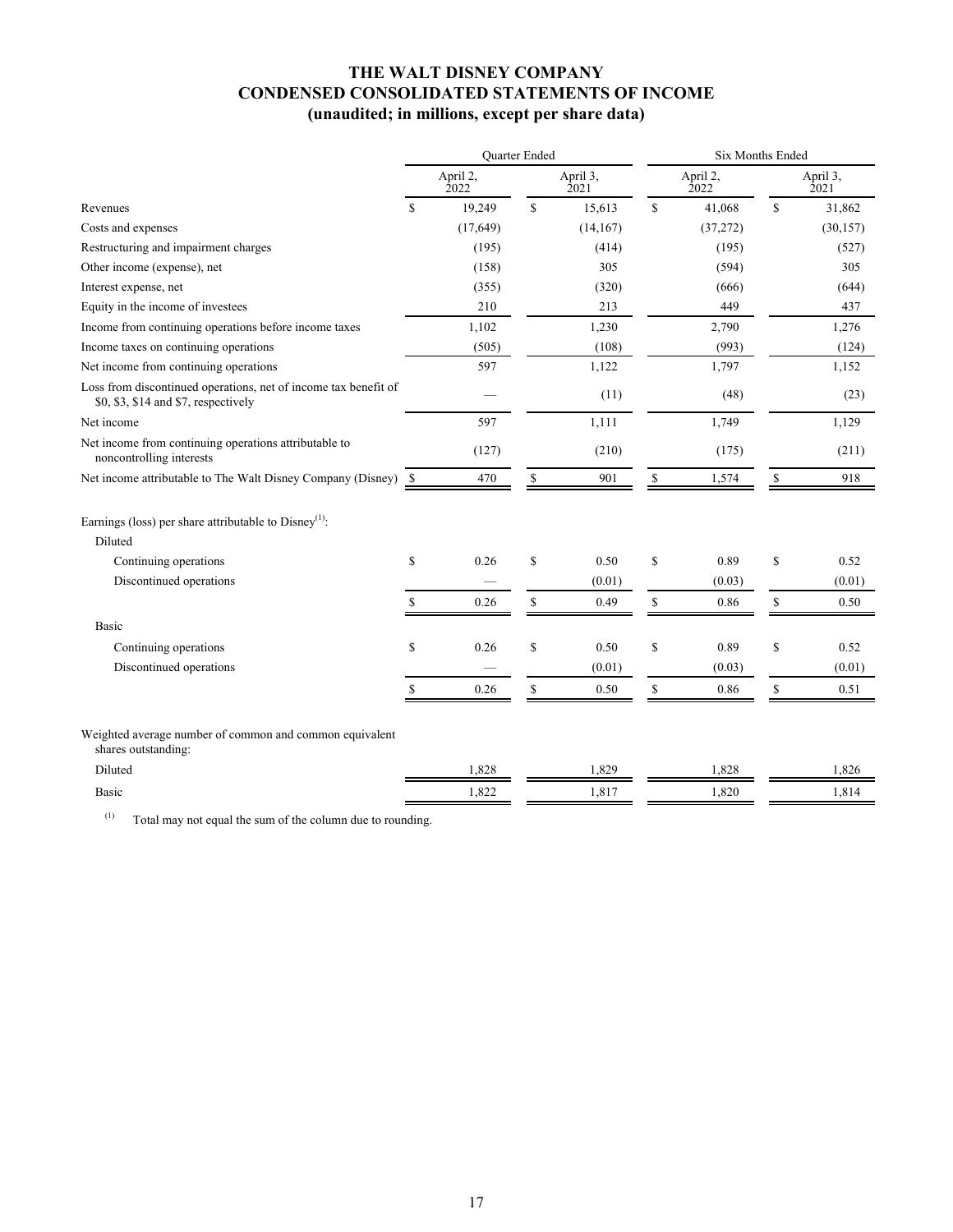## **THE WALT DISNEY COMPANY CONDENSED CONSOLIDATED BALANCE SHEETS (unaudited; in millions, except per share data)**

| <b>ASSETS</b><br>Current assets<br>Cash and cash equivalents<br>\$<br>15,959<br>\$<br>13,272<br>Receivables, net<br>13,746<br>13,367<br>Inventories<br>1,331<br>1,428<br>Content advances<br>1,796<br>2,183<br>817<br>Other current assets<br>1,185<br>Total current assets<br>31,427<br>33,657<br>Produced and licensed content costs<br>32,349<br>29,549<br>Investments<br>3,356<br>3,935<br>Parks, resorts and other property<br>Attractions, buildings and equipment<br>65,247<br>64,892<br>Accumulated depreciation<br>(38, 783)<br>(37, 920)<br>26,464<br>26,972<br>Projects in progress<br>4,521<br>5,327<br>Land<br>1,126<br>1,131<br>32,917<br>32,624<br>Intangible assets, net<br>15,875<br>17,115<br>Goodwill<br>78,019<br>78,071<br>Other assets<br>8,510<br>8,658<br>Total assets<br>\$<br>202,453<br>\$<br>203,609<br><b>LIABILITIES AND EQUITY</b><br>Current liabilities<br>Accounts payable and other accrued liabilities<br>\$<br>19,669<br>\$<br>20,894<br>Current portion of borrowings<br>5,399<br>5,866<br>Deferred revenue and other<br>4,317<br>4,533<br>Total current liabilities<br>29,601<br>31,077<br>Borrowings<br>46,624<br>48,540<br>Deferred income taxes<br>8,407<br>7,246<br>Other long-term liabilities<br>14,522<br>13,808<br>Commitments and contingencies<br>Redeemable noncontrolling interests<br>9,354<br>9,213<br>Equity<br>Preferred stock<br>Common stock, \$0.01 par value, Authorized - 4.6 billion shares, Issued - 1.8 billion shares<br>55,823<br>55,471<br>Retained earnings<br>42,032<br>40,429<br>Accumulated other comprehensive loss<br>(6,312)<br>(6,440)<br>Treasury stock, at cost, 19 million shares<br>(907)<br>(907)<br>Total Disney Shareholders' equity<br>90,636<br>88,553<br>Noncontrolling interests<br>4,023<br>4,458<br>Total equity<br>94,659<br>93,011 |                              | April 2,<br>2022 | October 2,<br>2021 |
|-----------------------------------------------------------------------------------------------------------------------------------------------------------------------------------------------------------------------------------------------------------------------------------------------------------------------------------------------------------------------------------------------------------------------------------------------------------------------------------------------------------------------------------------------------------------------------------------------------------------------------------------------------------------------------------------------------------------------------------------------------------------------------------------------------------------------------------------------------------------------------------------------------------------------------------------------------------------------------------------------------------------------------------------------------------------------------------------------------------------------------------------------------------------------------------------------------------------------------------------------------------------------------------------------------------------------------------------------------------------------------------------------------------------------------------------------------------------------------------------------------------------------------------------------------------------------------------------------------------------------------------------------------------------------------------------------------------------------------------------------------------------------------------------------------------------------------|------------------------------|------------------|--------------------|
|                                                                                                                                                                                                                                                                                                                                                                                                                                                                                                                                                                                                                                                                                                                                                                                                                                                                                                                                                                                                                                                                                                                                                                                                                                                                                                                                                                                                                                                                                                                                                                                                                                                                                                                                                                                                                             |                              |                  |                    |
|                                                                                                                                                                                                                                                                                                                                                                                                                                                                                                                                                                                                                                                                                                                                                                                                                                                                                                                                                                                                                                                                                                                                                                                                                                                                                                                                                                                                                                                                                                                                                                                                                                                                                                                                                                                                                             |                              |                  |                    |
|                                                                                                                                                                                                                                                                                                                                                                                                                                                                                                                                                                                                                                                                                                                                                                                                                                                                                                                                                                                                                                                                                                                                                                                                                                                                                                                                                                                                                                                                                                                                                                                                                                                                                                                                                                                                                             |                              |                  |                    |
|                                                                                                                                                                                                                                                                                                                                                                                                                                                                                                                                                                                                                                                                                                                                                                                                                                                                                                                                                                                                                                                                                                                                                                                                                                                                                                                                                                                                                                                                                                                                                                                                                                                                                                                                                                                                                             |                              |                  |                    |
|                                                                                                                                                                                                                                                                                                                                                                                                                                                                                                                                                                                                                                                                                                                                                                                                                                                                                                                                                                                                                                                                                                                                                                                                                                                                                                                                                                                                                                                                                                                                                                                                                                                                                                                                                                                                                             |                              |                  |                    |
|                                                                                                                                                                                                                                                                                                                                                                                                                                                                                                                                                                                                                                                                                                                                                                                                                                                                                                                                                                                                                                                                                                                                                                                                                                                                                                                                                                                                                                                                                                                                                                                                                                                                                                                                                                                                                             |                              |                  |                    |
|                                                                                                                                                                                                                                                                                                                                                                                                                                                                                                                                                                                                                                                                                                                                                                                                                                                                                                                                                                                                                                                                                                                                                                                                                                                                                                                                                                                                                                                                                                                                                                                                                                                                                                                                                                                                                             |                              |                  |                    |
|                                                                                                                                                                                                                                                                                                                                                                                                                                                                                                                                                                                                                                                                                                                                                                                                                                                                                                                                                                                                                                                                                                                                                                                                                                                                                                                                                                                                                                                                                                                                                                                                                                                                                                                                                                                                                             |                              |                  |                    |
|                                                                                                                                                                                                                                                                                                                                                                                                                                                                                                                                                                                                                                                                                                                                                                                                                                                                                                                                                                                                                                                                                                                                                                                                                                                                                                                                                                                                                                                                                                                                                                                                                                                                                                                                                                                                                             |                              |                  |                    |
|                                                                                                                                                                                                                                                                                                                                                                                                                                                                                                                                                                                                                                                                                                                                                                                                                                                                                                                                                                                                                                                                                                                                                                                                                                                                                                                                                                                                                                                                                                                                                                                                                                                                                                                                                                                                                             |                              |                  |                    |
|                                                                                                                                                                                                                                                                                                                                                                                                                                                                                                                                                                                                                                                                                                                                                                                                                                                                                                                                                                                                                                                                                                                                                                                                                                                                                                                                                                                                                                                                                                                                                                                                                                                                                                                                                                                                                             |                              |                  |                    |
|                                                                                                                                                                                                                                                                                                                                                                                                                                                                                                                                                                                                                                                                                                                                                                                                                                                                                                                                                                                                                                                                                                                                                                                                                                                                                                                                                                                                                                                                                                                                                                                                                                                                                                                                                                                                                             |                              |                  |                    |
|                                                                                                                                                                                                                                                                                                                                                                                                                                                                                                                                                                                                                                                                                                                                                                                                                                                                                                                                                                                                                                                                                                                                                                                                                                                                                                                                                                                                                                                                                                                                                                                                                                                                                                                                                                                                                             |                              |                  |                    |
|                                                                                                                                                                                                                                                                                                                                                                                                                                                                                                                                                                                                                                                                                                                                                                                                                                                                                                                                                                                                                                                                                                                                                                                                                                                                                                                                                                                                                                                                                                                                                                                                                                                                                                                                                                                                                             |                              |                  |                    |
|                                                                                                                                                                                                                                                                                                                                                                                                                                                                                                                                                                                                                                                                                                                                                                                                                                                                                                                                                                                                                                                                                                                                                                                                                                                                                                                                                                                                                                                                                                                                                                                                                                                                                                                                                                                                                             |                              |                  |                    |
|                                                                                                                                                                                                                                                                                                                                                                                                                                                                                                                                                                                                                                                                                                                                                                                                                                                                                                                                                                                                                                                                                                                                                                                                                                                                                                                                                                                                                                                                                                                                                                                                                                                                                                                                                                                                                             |                              |                  |                    |
|                                                                                                                                                                                                                                                                                                                                                                                                                                                                                                                                                                                                                                                                                                                                                                                                                                                                                                                                                                                                                                                                                                                                                                                                                                                                                                                                                                                                                                                                                                                                                                                                                                                                                                                                                                                                                             |                              |                  |                    |
|                                                                                                                                                                                                                                                                                                                                                                                                                                                                                                                                                                                                                                                                                                                                                                                                                                                                                                                                                                                                                                                                                                                                                                                                                                                                                                                                                                                                                                                                                                                                                                                                                                                                                                                                                                                                                             |                              |                  |                    |
|                                                                                                                                                                                                                                                                                                                                                                                                                                                                                                                                                                                                                                                                                                                                                                                                                                                                                                                                                                                                                                                                                                                                                                                                                                                                                                                                                                                                                                                                                                                                                                                                                                                                                                                                                                                                                             |                              |                  |                    |
|                                                                                                                                                                                                                                                                                                                                                                                                                                                                                                                                                                                                                                                                                                                                                                                                                                                                                                                                                                                                                                                                                                                                                                                                                                                                                                                                                                                                                                                                                                                                                                                                                                                                                                                                                                                                                             |                              |                  |                    |
|                                                                                                                                                                                                                                                                                                                                                                                                                                                                                                                                                                                                                                                                                                                                                                                                                                                                                                                                                                                                                                                                                                                                                                                                                                                                                                                                                                                                                                                                                                                                                                                                                                                                                                                                                                                                                             |                              |                  |                    |
|                                                                                                                                                                                                                                                                                                                                                                                                                                                                                                                                                                                                                                                                                                                                                                                                                                                                                                                                                                                                                                                                                                                                                                                                                                                                                                                                                                                                                                                                                                                                                                                                                                                                                                                                                                                                                             |                              |                  |                    |
|                                                                                                                                                                                                                                                                                                                                                                                                                                                                                                                                                                                                                                                                                                                                                                                                                                                                                                                                                                                                                                                                                                                                                                                                                                                                                                                                                                                                                                                                                                                                                                                                                                                                                                                                                                                                                             |                              |                  |                    |
|                                                                                                                                                                                                                                                                                                                                                                                                                                                                                                                                                                                                                                                                                                                                                                                                                                                                                                                                                                                                                                                                                                                                                                                                                                                                                                                                                                                                                                                                                                                                                                                                                                                                                                                                                                                                                             |                              |                  |                    |
|                                                                                                                                                                                                                                                                                                                                                                                                                                                                                                                                                                                                                                                                                                                                                                                                                                                                                                                                                                                                                                                                                                                                                                                                                                                                                                                                                                                                                                                                                                                                                                                                                                                                                                                                                                                                                             |                              |                  |                    |
|                                                                                                                                                                                                                                                                                                                                                                                                                                                                                                                                                                                                                                                                                                                                                                                                                                                                                                                                                                                                                                                                                                                                                                                                                                                                                                                                                                                                                                                                                                                                                                                                                                                                                                                                                                                                                             |                              |                  |                    |
|                                                                                                                                                                                                                                                                                                                                                                                                                                                                                                                                                                                                                                                                                                                                                                                                                                                                                                                                                                                                                                                                                                                                                                                                                                                                                                                                                                                                                                                                                                                                                                                                                                                                                                                                                                                                                             |                              |                  |                    |
|                                                                                                                                                                                                                                                                                                                                                                                                                                                                                                                                                                                                                                                                                                                                                                                                                                                                                                                                                                                                                                                                                                                                                                                                                                                                                                                                                                                                                                                                                                                                                                                                                                                                                                                                                                                                                             |                              |                  |                    |
|                                                                                                                                                                                                                                                                                                                                                                                                                                                                                                                                                                                                                                                                                                                                                                                                                                                                                                                                                                                                                                                                                                                                                                                                                                                                                                                                                                                                                                                                                                                                                                                                                                                                                                                                                                                                                             |                              |                  |                    |
|                                                                                                                                                                                                                                                                                                                                                                                                                                                                                                                                                                                                                                                                                                                                                                                                                                                                                                                                                                                                                                                                                                                                                                                                                                                                                                                                                                                                                                                                                                                                                                                                                                                                                                                                                                                                                             |                              |                  |                    |
|                                                                                                                                                                                                                                                                                                                                                                                                                                                                                                                                                                                                                                                                                                                                                                                                                                                                                                                                                                                                                                                                                                                                                                                                                                                                                                                                                                                                                                                                                                                                                                                                                                                                                                                                                                                                                             |                              |                  |                    |
|                                                                                                                                                                                                                                                                                                                                                                                                                                                                                                                                                                                                                                                                                                                                                                                                                                                                                                                                                                                                                                                                                                                                                                                                                                                                                                                                                                                                                                                                                                                                                                                                                                                                                                                                                                                                                             |                              |                  |                    |
|                                                                                                                                                                                                                                                                                                                                                                                                                                                                                                                                                                                                                                                                                                                                                                                                                                                                                                                                                                                                                                                                                                                                                                                                                                                                                                                                                                                                                                                                                                                                                                                                                                                                                                                                                                                                                             |                              |                  |                    |
|                                                                                                                                                                                                                                                                                                                                                                                                                                                                                                                                                                                                                                                                                                                                                                                                                                                                                                                                                                                                                                                                                                                                                                                                                                                                                                                                                                                                                                                                                                                                                                                                                                                                                                                                                                                                                             |                              |                  |                    |
|                                                                                                                                                                                                                                                                                                                                                                                                                                                                                                                                                                                                                                                                                                                                                                                                                                                                                                                                                                                                                                                                                                                                                                                                                                                                                                                                                                                                                                                                                                                                                                                                                                                                                                                                                                                                                             |                              |                  |                    |
|                                                                                                                                                                                                                                                                                                                                                                                                                                                                                                                                                                                                                                                                                                                                                                                                                                                                                                                                                                                                                                                                                                                                                                                                                                                                                                                                                                                                                                                                                                                                                                                                                                                                                                                                                                                                                             |                              |                  |                    |
|                                                                                                                                                                                                                                                                                                                                                                                                                                                                                                                                                                                                                                                                                                                                                                                                                                                                                                                                                                                                                                                                                                                                                                                                                                                                                                                                                                                                                                                                                                                                                                                                                                                                                                                                                                                                                             |                              |                  |                    |
|                                                                                                                                                                                                                                                                                                                                                                                                                                                                                                                                                                                                                                                                                                                                                                                                                                                                                                                                                                                                                                                                                                                                                                                                                                                                                                                                                                                                                                                                                                                                                                                                                                                                                                                                                                                                                             |                              |                  |                    |
|                                                                                                                                                                                                                                                                                                                                                                                                                                                                                                                                                                                                                                                                                                                                                                                                                                                                                                                                                                                                                                                                                                                                                                                                                                                                                                                                                                                                                                                                                                                                                                                                                                                                                                                                                                                                                             |                              |                  |                    |
|                                                                                                                                                                                                                                                                                                                                                                                                                                                                                                                                                                                                                                                                                                                                                                                                                                                                                                                                                                                                                                                                                                                                                                                                                                                                                                                                                                                                                                                                                                                                                                                                                                                                                                                                                                                                                             |                              |                  |                    |
|                                                                                                                                                                                                                                                                                                                                                                                                                                                                                                                                                                                                                                                                                                                                                                                                                                                                                                                                                                                                                                                                                                                                                                                                                                                                                                                                                                                                                                                                                                                                                                                                                                                                                                                                                                                                                             |                              |                  |                    |
| \$<br>\$<br>202,453                                                                                                                                                                                                                                                                                                                                                                                                                                                                                                                                                                                                                                                                                                                                                                                                                                                                                                                                                                                                                                                                                                                                                                                                                                                                                                                                                                                                                                                                                                                                                                                                                                                                                                                                                                                                         | Total liabilities and equity |                  | 203,609            |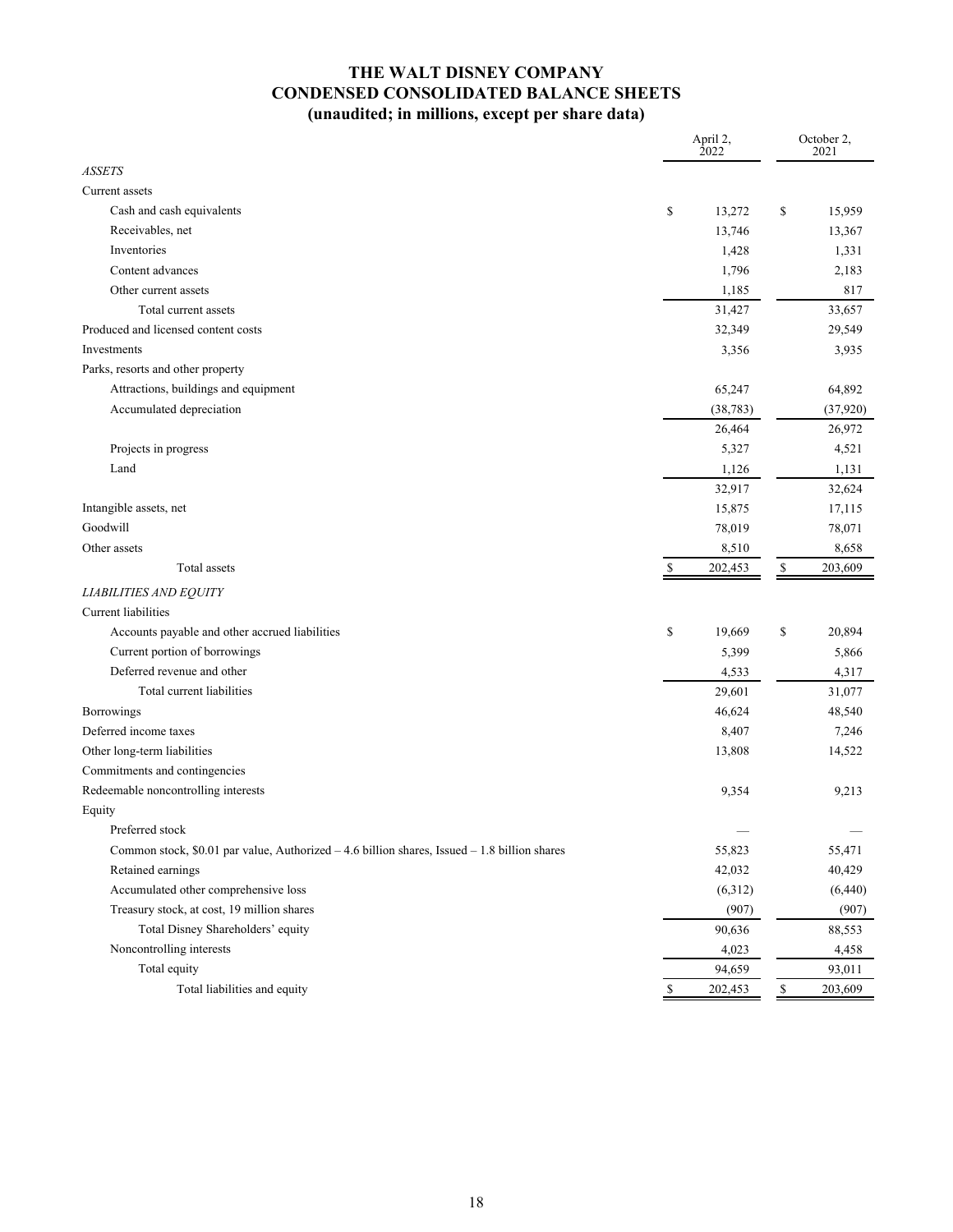## **THE WALT DISNEY COMPANY CONDENSED CONSOLIDATED STATEMENTS OF CASH FLOWS (unaudited; in millions)**

|                                                                        |                  | <b>Six Months Ended</b> |
|------------------------------------------------------------------------|------------------|-------------------------|
|                                                                        | April 2,<br>2022 | April 3,<br>2021        |
| <b>OPERATING ACTIVITIES</b>                                            |                  |                         |
| Net income from continuing operations                                  | \$<br>1,797      | \$<br>1,152             |
| Depreciation and amortization                                          | 2,556            | 2,570                   |
| Net (gain) loss on investments                                         | 632              | (481)                   |
| Deferred income taxes                                                  | 983              | (556)                   |
| Equity in the income of investees                                      | (449)            | (437)                   |
| Cash distributions received from equity investees                      | 406              | 372                     |
| Net change in produced and licensed content costs and advances         | (2,279)          | (1,685)                 |
| Equity-based compensation                                              | 450              | 270                     |
| Pension and postretirement medical benefit cost amortization           | 310              | 388                     |
| Other, net                                                             | 264              | 248                     |
| Changes in operating assets and liabilities:                           |                  |                         |
| Receivables                                                            | (342)            | (37)                    |
| Inventories                                                            | (97)             | 175                     |
| Other assets                                                           | (676)            | (131)                   |
| Accounts payable and other liabilities                                 | (1, 349)         | (780)                   |
| Income taxes                                                           | (650)            | 400                     |
| Cash provided by operations - continuing operations                    | 1,556            | 1,468                   |
| <b>INVESTING ACTIVITIES</b>                                            |                  |                         |
| Investments in parks, resorts and other property                       | (2,060)          | (1, 530)                |
| Other, net                                                             | 36               | 203                     |
| Cash used in investing activities - continuing operations              | (2,024)          | (1,327)                 |
| <b>FINANCING ACTIVITIES</b>                                            |                  |                         |
| Commercial paper payments, net                                         | (130)            | (87)                    |
| Borrowings                                                             | 70               | 37                      |
| Reduction of borrowings                                                | (1,400)          | (1, 816)                |
| Proceeds from exercise of stock options                                | 88               | 394                     |
| Other, net                                                             | (725)            | (769)                   |
| Cash used in financing activities - continuing operations              | (2,097)          | (2,241)                 |
| CASH FLOWS FROM DISCONTINUED OPERATIONS                                |                  |                         |
| Cash provided by operations - discontinued operations                  | 8                | 4                       |
| Cash provided by investing activities - discontinued operations        |                  | 4                       |
| Cash used in financing activities - discontinued operations            | (12)             |                         |
| Cash (used in) provided by discontinued operations                     | (4)              | $\,$ 8 $\,$             |
| Impact of exchange rates on cash, cash equivalents and restricted cash | (116)            | 70                      |
| Change in cash, cash equivalents and restricted cash                   | (2,685)          | (2,022)                 |
| Cash, cash equivalents and restricted cash, beginning of period        | 16,003           | 17,954                  |
| Cash, cash equivalents and restricted cash, end of period              | $\$$<br>13,318   | $\mathbb{S}$<br>15,932  |